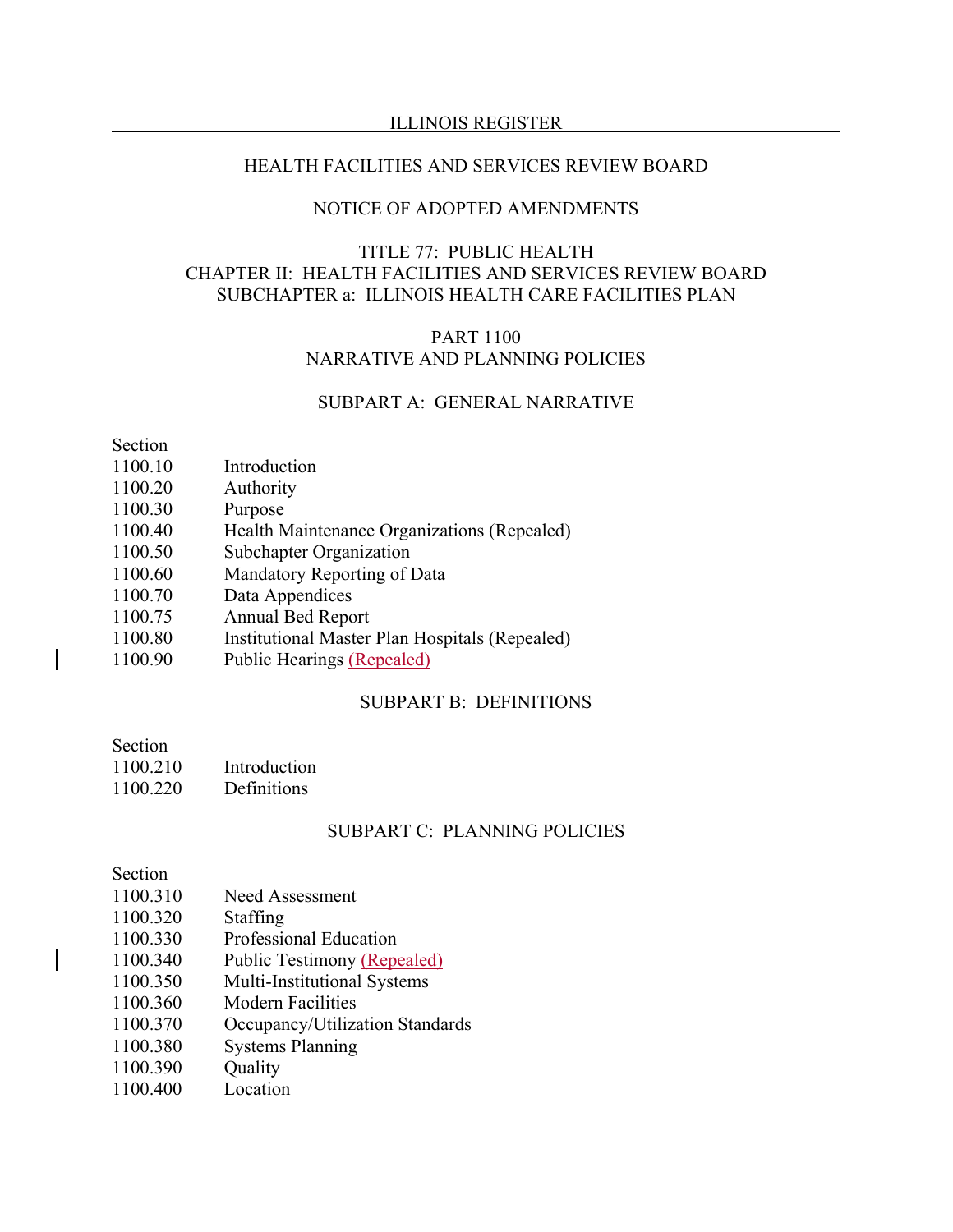#### ILLINOIS REGISTER

## HEALTH FACILITIES AND SERVICES REVIEW BOARD

## NOTICE OF ADOPTED AMENDMENTS

- 1100.410 Needed Facilities
- 1100.420 Discontinuation
- 1100.430 Coordination with Other State Agencies
- 1100.440 Requirements for Authorized Hospital Beds

## SUBPART D: NEED ASSESSMENT

#### Section

- 1100.510 Introduction, Formula Components, Planning Area Development Policies, and DistanceNormal Travel Time Determinations
- 1100.520 Medical-Surgical/Pediatric Categories of Service
- 1100.530 Obstetric Care Category of Service
- 1100.540 Intensive Care Category of Service
- 1100.550 Comprehensive Physical Rehabilitation Category of Service
- 1100.560 Acute Mental Illness Treatment Category of Service
- 1100.570 Substance Abuse/Addiction Treatment Category of Service (Repealed)
- 1100.580 Neonatal Intensive Care Category of Service
- 1100.590 Burn Treatment Category of Service (Repealed)
- 1100.600 Therapeutic Radiology Equipment (Repealed)
- 1100.610 Open Heart Surgery Category of Service
- 1100.620 Cardiac Catheterization Services
- 1100.630 In-Center Hemodialysis Category of Service
- 1100.640 Non-Hospital Based Ambulatory Surgical Treatment Center Services − Category of Service
- 1100.650 Computer Systems (Repealed)
- 1100.660 General Long-Term Nursing Care Category of Service (Repealed)
- 1100.661 General Long-Term Care-Sheltered Care Category of Service (Repealed)
- 1100.670 Specialized Long-Term Care Categories of Service (Repealed)
- 1100.680 Intraoperative Magnetic Resonance Imagining Category of Service (Repealed)
- 1100.690 High Linear Energy Transfer (L.E.T.) (Repealed)
- 1100.700 Positron Emission Tomographic Scanning (P.E.T.) (Repealed)
- 1100.710 Extracorporeal Shock Wave Lithotripsy (Repealed)
- 1100.720 Selected Organ Transplantation
- 1100.730 Kidney Transplantation
- 1100.740 Subacute Care Hospital Model
- 1100.750 Postsurgical Recovery Care Center Alternative Health Care Model
- 1100.760 Children's Respite Care Center Alternative Health Care Model
- 1100.770 Community-Based Residential Rehabilitation Center Alternative Health Care Model
- 1100.800 Freestanding Emergency Center Medical Services Category of Service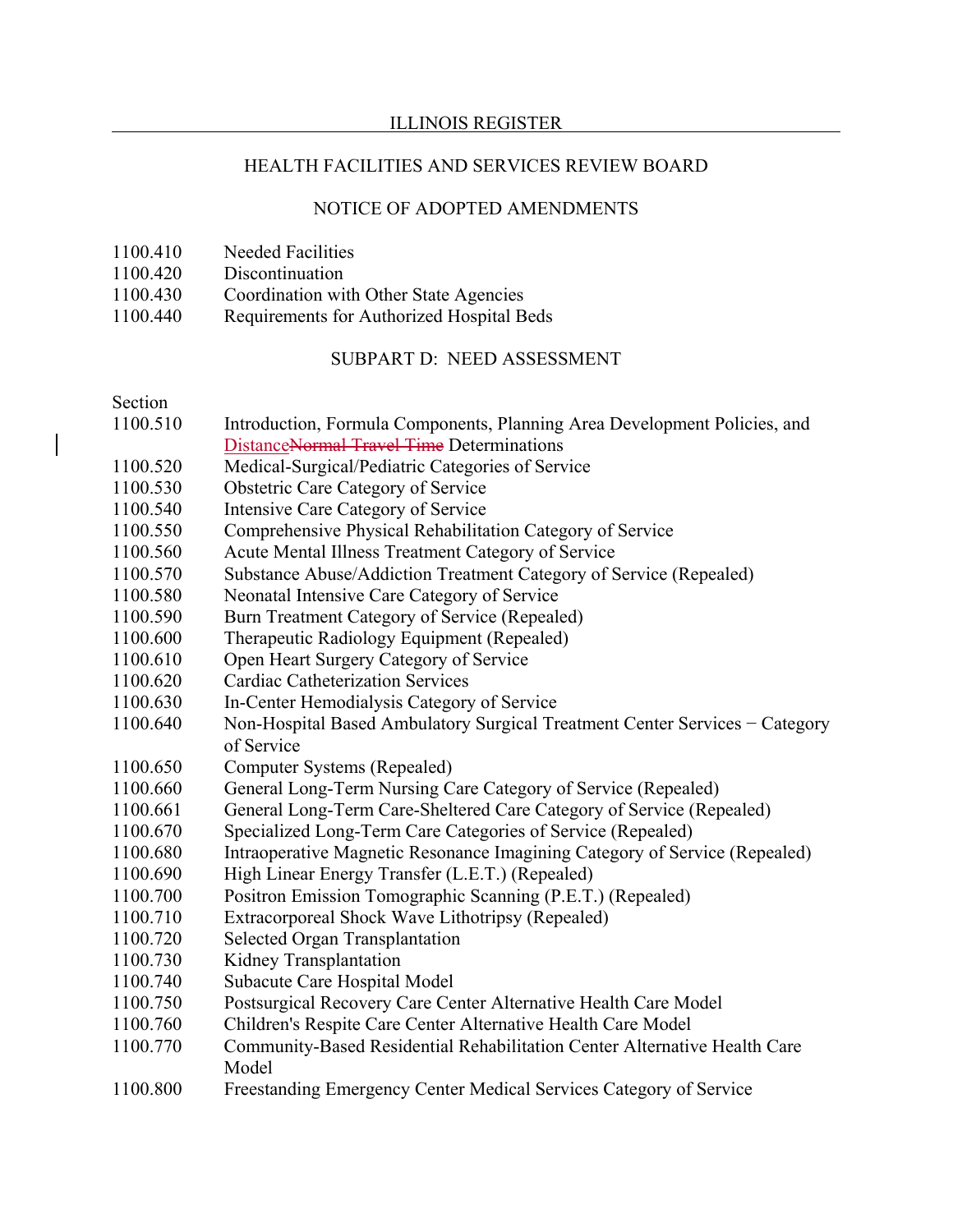## NOTICE OF ADOPTED AMENDMENTS

## 1100.810 Long-Term Acute Care Hospital Category of Service

1100.APPENDIX A Applicable Codes and Standards Utilized in 77 Ill. Adm. Code: Chapter II, Subchapter a (Repealed)

AUTHORITY: Authorized by Section 12 of and implementing the Illinois Health Facilities Planning Act [20 ILCS 3960/12].

SOURCE: Fourth Edition adopted at 3 Ill. Reg. 30, p. 194, effective July 28, 1979; amended at 4 Ill. Reg. 4, p. 129, effective January 11, 1980; amended at 5 Ill. Reg. 4895, effective April 22, 1981; amended at 5 Ill. Reg. 10297, effective September 30, 1981; amended at 6 Ill. Reg. 3079, effective March 8, 1982; emergency amendments at 6 Ill. Reg. 6895, effective May 20, 1982, for a maximum of 150 days; amended at 6 Ill. Reg. 11574, effective September 9, 1982; Fifth Edition adopted at 7 Ill. Reg. 5441, effective April 15, 1983; amended at 8 Ill. Reg. 1633, effective January 31, 1984; codified at 8 Ill. Reg. 15476; amended at 9 Ill. Reg. 3344, effective March 6, 1985; amended at 11 Ill. Reg. 7311, effective April 1, 1987; amended at 12 Ill. Reg. 16079, effective September 21, 1988; amended at 13 Ill. Reg. 16055, effective September 29, 1989; amended at 16 Ill. Reg. 16074, effective October 2, 1992; amended at 18 Ill. Reg. 2986, effective February 10, 1994; amended at 18 Ill. Reg. 8448, effective July 1, 1994; emergency amendment at 19 Ill. Reg. 1941, effective January 31, 1995, for a maximum of 150 days; amended at 19 Ill. Reg. 2985, effective March 1, 1995; amended at 19 Ill. Reg. 10143, effective June 30, 1995; recodified from the Department of Public Health to the Health Facilities Planning Board at 20 Ill. Reg. 2594; amended at 20 Ill. Reg. 14778, effective November 15, 1996; amended at 21 Ill. Reg. 6220, effective May 30, 1997; expedited correction at 21 Ill. Reg. 17201, effective May 30, 1997; amended at 23 Ill. Reg. 2960, effective March 15, 1999; amended at 24 Ill. Reg. 6070, effective April 7, 2000; amended at 25 Ill. Reg. 10796, effective August 24, 2001; amended at 27 Ill. Reg. 2904, effective February 21, 2003; amended at 31 Ill. Reg. 15255, effective November 1, 2007; amended at 32 Ill. Reg. 4743, effective March 18, 2008; amended at 32 Ill. Reg. 12321, effective July 18, 2008; expedited correction at 33 Ill. Reg. 4040, effective July 18, 2008; amended at 34 Ill. Reg. 6067, effective April 13, 2010; amended at 35 Ill. Reg. 16978, effective October 7, 2011; amended at 36 Ill. Reg. 2542, effective January 31, 2012; amended at 38 Ill. Reg. 2822, effective February 1, 2014; amended at 42 Ill. Reg. effective

## SUBPART A: GENERAL NARRATIVE

## **Section 1100.20 Authority**

This PartState Plan for health care facilities in Illinois is prepared and promulgated by authority granted to the Illinois Department of Public Health (Agency) and the Illinois Health Facilities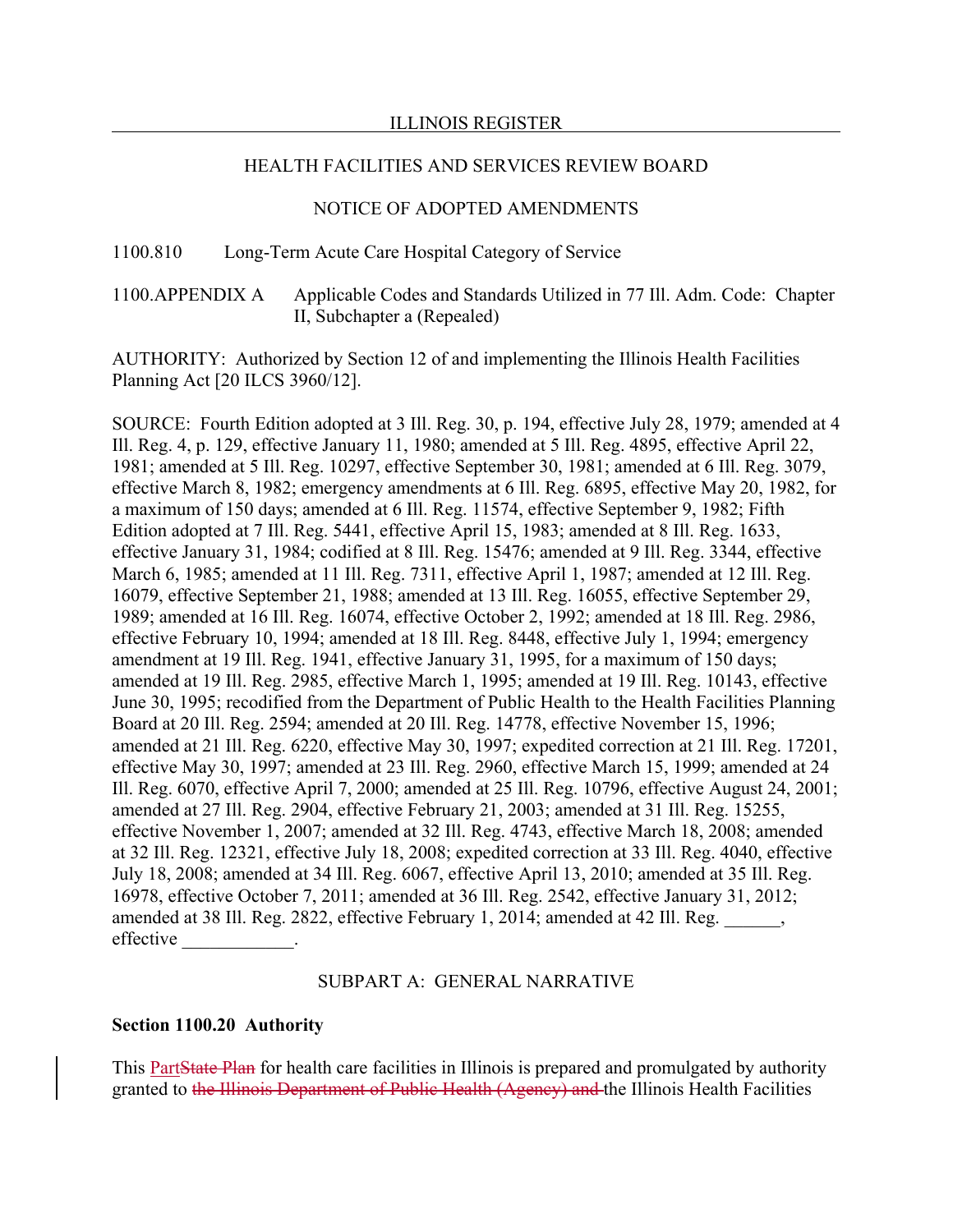# NOTICE OF ADOPTED AMENDMENTS

and Services ReviewPlanning Board (State Board) under Section 12 of Public Act 78-1156, "The Illinois Health Facilities Planning Act [20 ILCS 3960]".

(Source: Amended at 42 Ill. Reg. effective )

## **Section 1100.30 Purpose**

This PartState Plan is developed in order to implement particular provisions and purposes of the Illinois Health Facilities Planning Act and is specifically designed to develop a procedure that:

- a) which establishes an orderly and comprehensive health care delivery system that *which will guarantee the availability of quality health care to the general public*;
- b) *which considers the projected impact on health care costs by evaluating financial and economic feasibility of proposed projects*;
- c) *which requires a person proposing to establish, construct, or modify a health care facility or acquire major medical equipment subject to this Subchaptersubchapter to have the qualifications, background, character and financial resources to adequately provide a proper service for the community*;
- d) *which promotes through the process of comprehensive health planning the orderly and economic development of health care facilities in the State of Illinois to avoid unnecessary duplication of facilities or services;* and
- e) which provides criteria for reviewing proposed projects and which details projects to which this Subchaptersubchapter applies.

(Source: Amended at 42 Ill. Reg. \_\_\_\_\_\_, effective \_\_\_\_\_\_\_\_\_\_\_\_)

# **Section 1100.90 Public Hearings (Repealed)**

Public Hearings on the subchapter were held in accordance with the provisions of Section 12 of the Act. The Executive Secretary maintains a record of the Public Hearings on this Edition and of any Rule revisions. Copies of the Public Hearing records are available for inspection at the Official Headquarters of the State Board at 525 West Jefferson Street, Springfield, Illinois 62761.

(Source: Repealed at 42 Ill. Reg. \_\_\_\_\_\_, effective \_\_\_\_\_\_\_\_\_\_\_\_)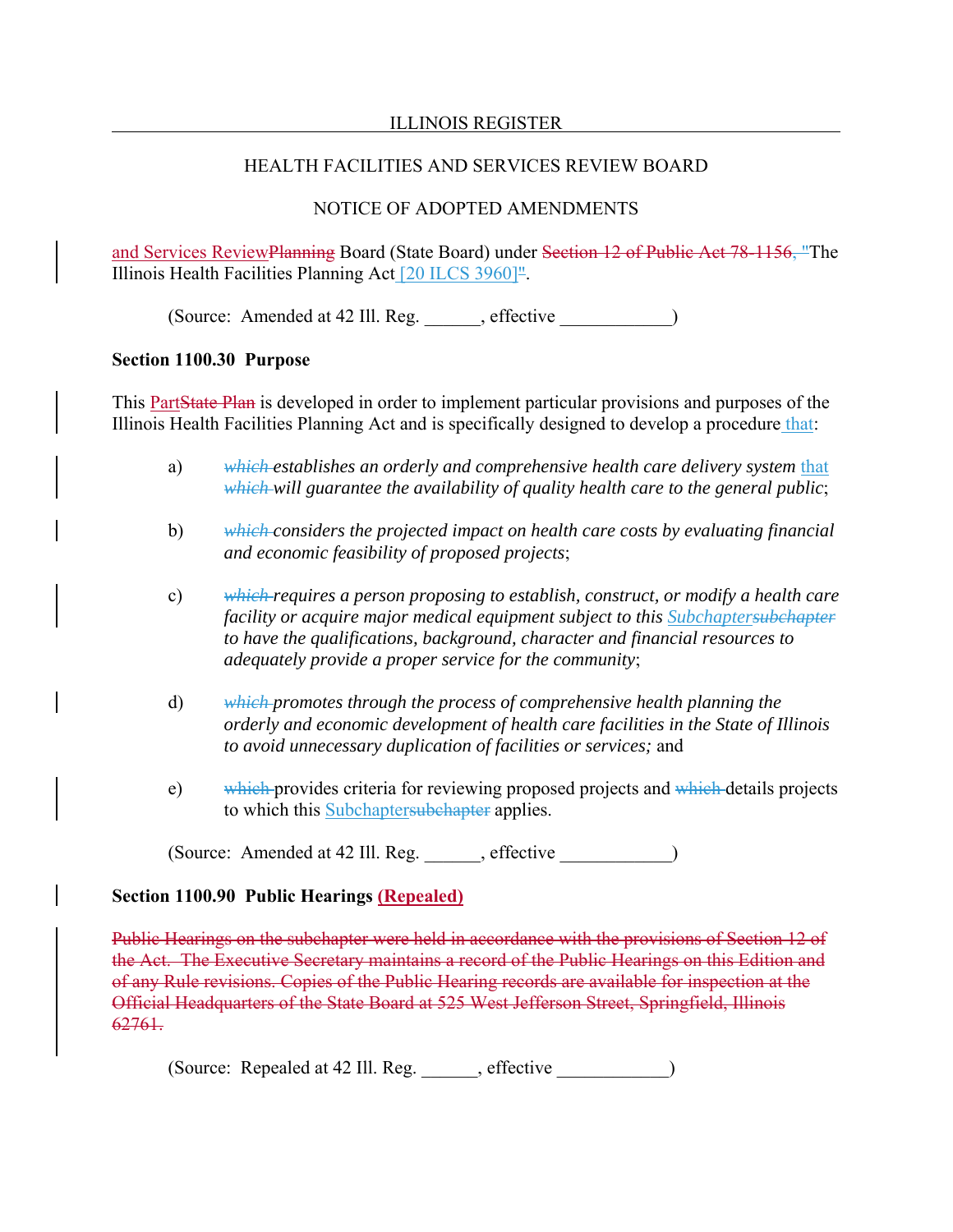#### ILLINOIS REGISTER

#### HEALTH FACILITIES AND SERVICES REVIEW BOARD

## NOTICE OF ADOPTED AMENDMENTS

#### SUBPART B: DEFINITIONS

#### **Section 1100.210 Introduction**

The definitions related to this Subchapter a are listed in this Subpart. Additional definitions pertaining to this Subchapter are contained in the Act, as well as in other State BoardHFPB rules such as 77 Ill. Adm. Code 1130. If Where there is disagreement on the applicability of any definition contained in this Subpart, the AdministratorExecutive Secretary shall decide the matter. The decision may be appealed to the State Board **HFPB** pursuant to the declaratory ruling provisions of 77 Ill. Adm. Code 1130.

(Source: Amended at 42 Ill. Reg. \_\_\_\_\_\_, effective \_\_\_\_\_\_\_\_\_\_\_\_)

#### **Section 1100.220 Definitions**

"Act" means the Illinois Health Facilities Planning Act [20 ILCS 3960].

"Acute Dialysis" means dialysis given on an intensive care, inpatient basis to patients suffering from (presumably reversible) acute renal failure, or to patients with chronic renal failure with serious complications.

"Acute Mental Illness" means a crisis state or an acute phase of one or more specific psychiatric disorders in which a person displays one or more specific psychiatric symptoms of such severity as to prohibit effective functioning in any community setting. Persons who are acutely mentally ill may be admitted to an acute mental illness facility or unit under the provisions of the Mental Health and Developmental Disabilities Code [405 ILCS 5], which determines the specific requirements for admission by age and type of admission.

"Acute Mental Illness Facility" or "Acute Mental Illness Unit" means a facility or a distinct unit in a facility that provides a program of acute mental illness treatment service (as defined in this Section); that is designed, equipped, organized and operated to deliver inpatient and supportive acute mental illness treatment services; and that is licensed by the Department of Public Health under the Hospital Licensing Act [210 ILCS 85] or is a facility operated or maintained by the State or a State agency.

"Acute Mental Illness Treatment Service" means a category of service that provides a program of care for those persons suffering from acute mental illness. These services are provided in a highly structured setting in a distinct psychiatric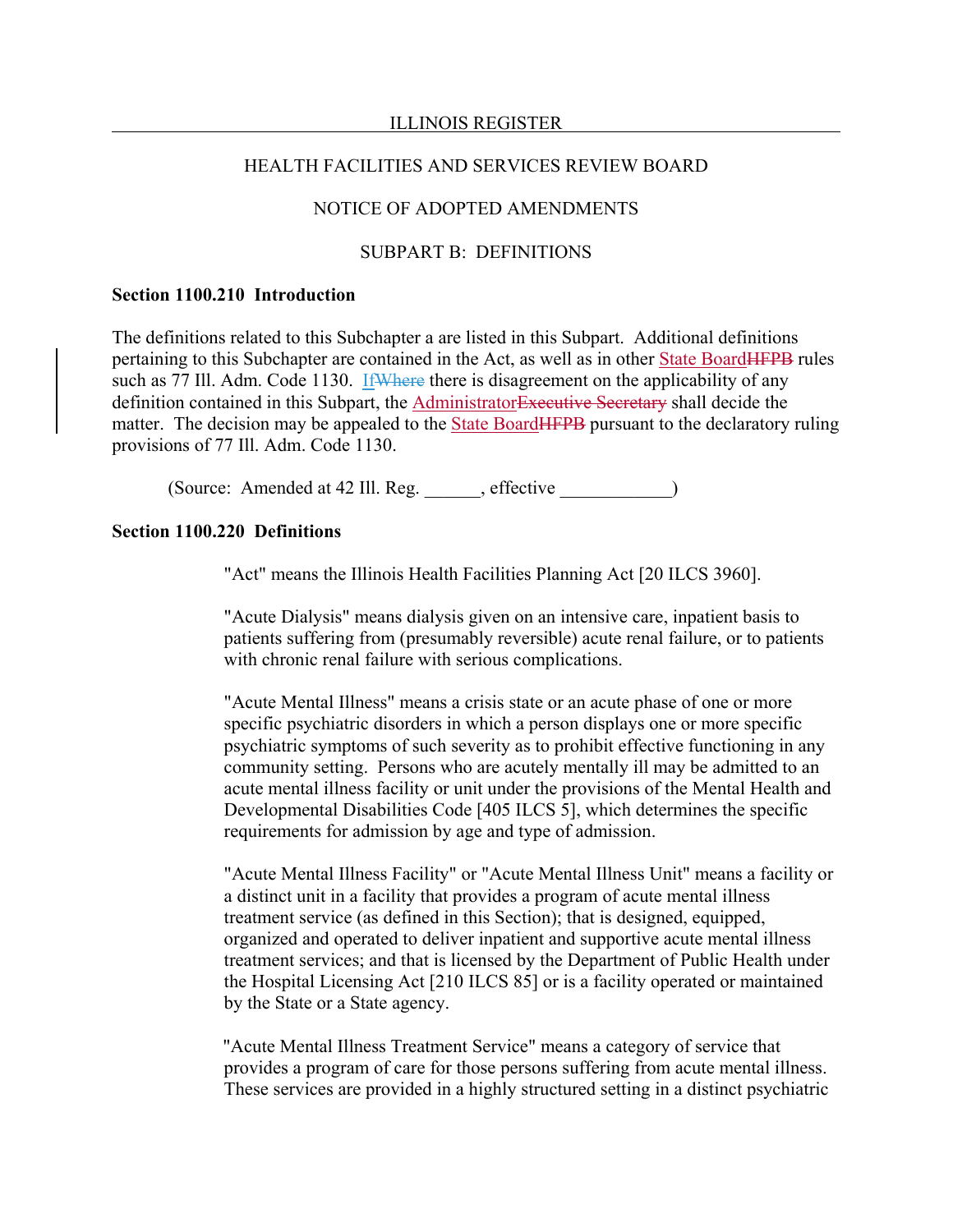## NOTICE OF ADOPTED AMENDMENTS

unit of a general hospital, in a private psychiatric hospital, or in a State-operated facility to individuals who are severely mentally ill and in a state of acute crisis, in an effort to stabilize the individual and either effect his or her quick placement in a less restrictive setting or reach a determination that extended treatment is needed. Acute mental illness is typified by an average length of stay of 45 days or less for adults and 60 days or less for children and adolescents.

"Administrative *Perinatal Center*" or "APC" *means a referral facility* designated under the Regionalized Perinatal Health Care Code (77 Ill. Adm. Code 640) and *intended to care for the high risk patient before, during or after labor and delivery and characterized by sophistication and availability of personnel, equipment, laboratory, transportation techniques, consultation and other support services.* [410 ILCS 250/2(e)] An APC is a university or university-affiliated facility designated by the Department of Public Health that has a Level III hospital and is responsible for providing leadership and oversight of the Department of Public Health's regionalized perinatal health care program, including continuing education for health professions.

"Admissions" means the number of patients accepted for inpatient service during a 12-month period; newbornsthe newborn are not included.

"Adult Catheterization" means the cardiac catheterization of patients 15 years of age and older.

"Adverse Action" means a disciplinary action taken by Illinois Department of Public Health, Centers for Medicare and Medicaid Services, or any other State or federal agency against a person or entity that owns and/or operates a licensed or Medicare or Medicaid certified healthcare facility in the State of Illinois. These actions include, but are not limited to, all Type A violations. *A "Type A" violation means a violation of the* Nursing Home Care *Act or* 77 Ill. Adm. Code 300, 330, 340, 350 or 390 that *creates a condition or occurrence relating to the operation and maintenance of a facility presenting a substantial probability that death or serious mental or physical harm to a resident will result therefrom.* [210 ILCS 45/1-129]

*"Agency", "Department"* or "IDPH" *means the Illinois Department of Public Health.* [20 ILCS 3960/3]

"Ambulatory Care" means all types of health care services that are provided on an outpatient basis, in contrast to services provided in the home or to persons who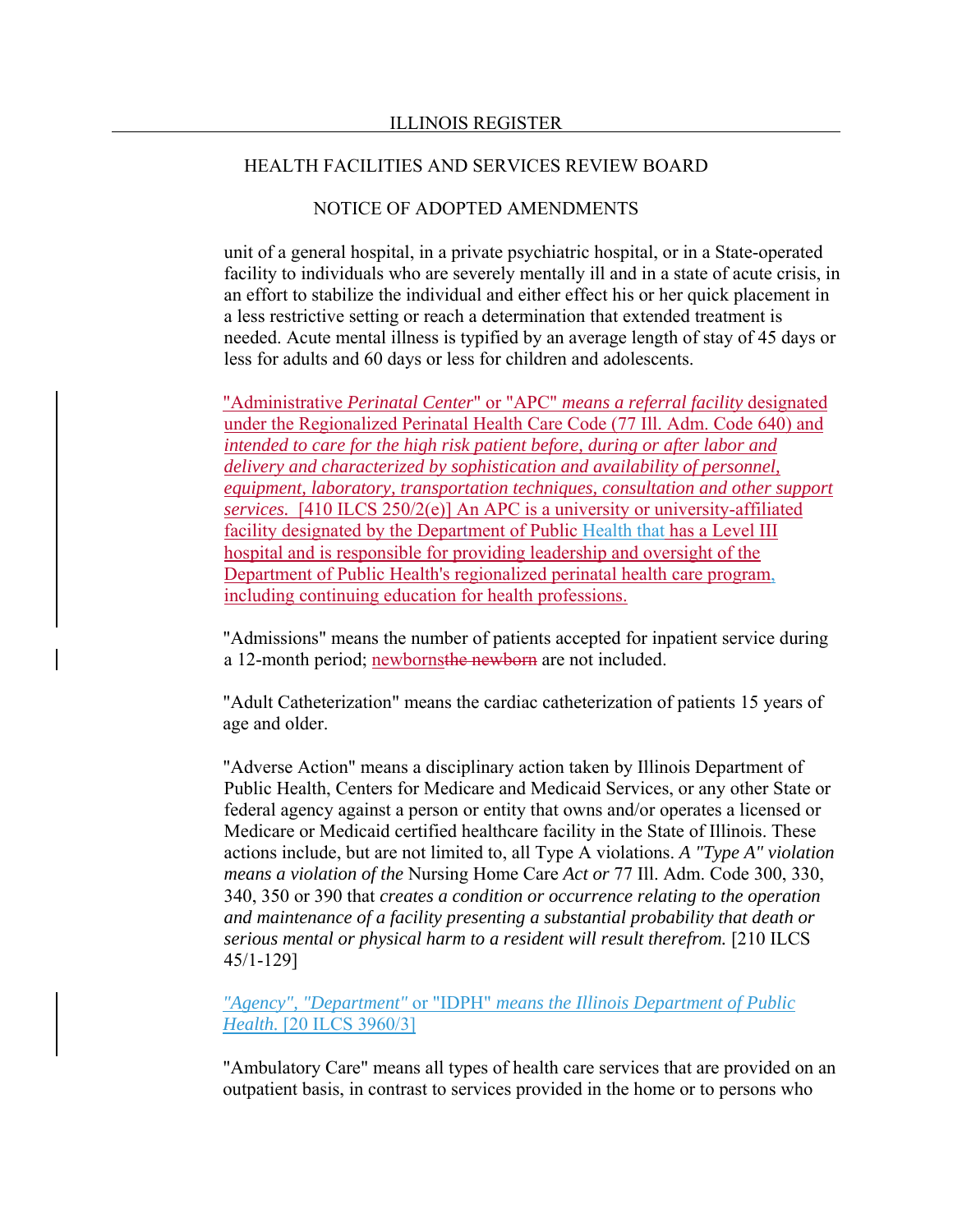## NOTICE OF ADOPTED AMENDMENTS

are inpatients. While many inpatients may be ambulatory, the term ambulatory care usually implies that the patient must travel to a location to receive services that do not require an overnight stay. (Source: Glossary of Terms Commonly Used in Health Care (Illinois Health and Hospital Association, 1151 East Warrenville Road, PO Box 3015, Naperville IL 60566, 630/276-5400; 2004, no later amendments or editions included)).

"Ambulatory Surgical Treatment Center" or "ASTC" means any institution, place or building required to be licensed pursuant to the Ambulatory Surgical Treatment Center Act [210 ILCS 5].

"Authorized Hospital Bed Capacity" means the number of beds recognized for planning purposes at a hospital facility, as determined by HFSRB. The operational status of authorized hospital beds is identified as physically available, reserve, or transitional, as follows:

"Physically Available Beds" means beds that are physically set up, meet hospital licensure requirements, and are available for use. These are beds maintained in the hospital for the use of inpatients and that furnish accommodations with supporting services (such as food, laundry, and housekeeping). These beds may or may not be staffed, but are physically available.

"Reserve Beds" means beds that are not set up for inpatients, but could be made physically available for inpatient use within 72 hours.

"Transitional Beds" means beds for which a Certificate of Need (CON) has been issued, but that are not yet physically available, and beds that are temporarily unavailable due to modernization projects that do not require a CON.

"Authorized Long-Term Care Bed Capacity" means the number of beds by category of service, recognized and licensed by IDPH for long-term care.

"Average Daily Census" or "ADC" means over a 12-month period the average number of inpatients receiving service on any given day.

"Average Length of Stay" or "ALOS" means over a 12-month period the average duration of inpatient stay expressed in days as determined by dividing total inpatient days by total admissions.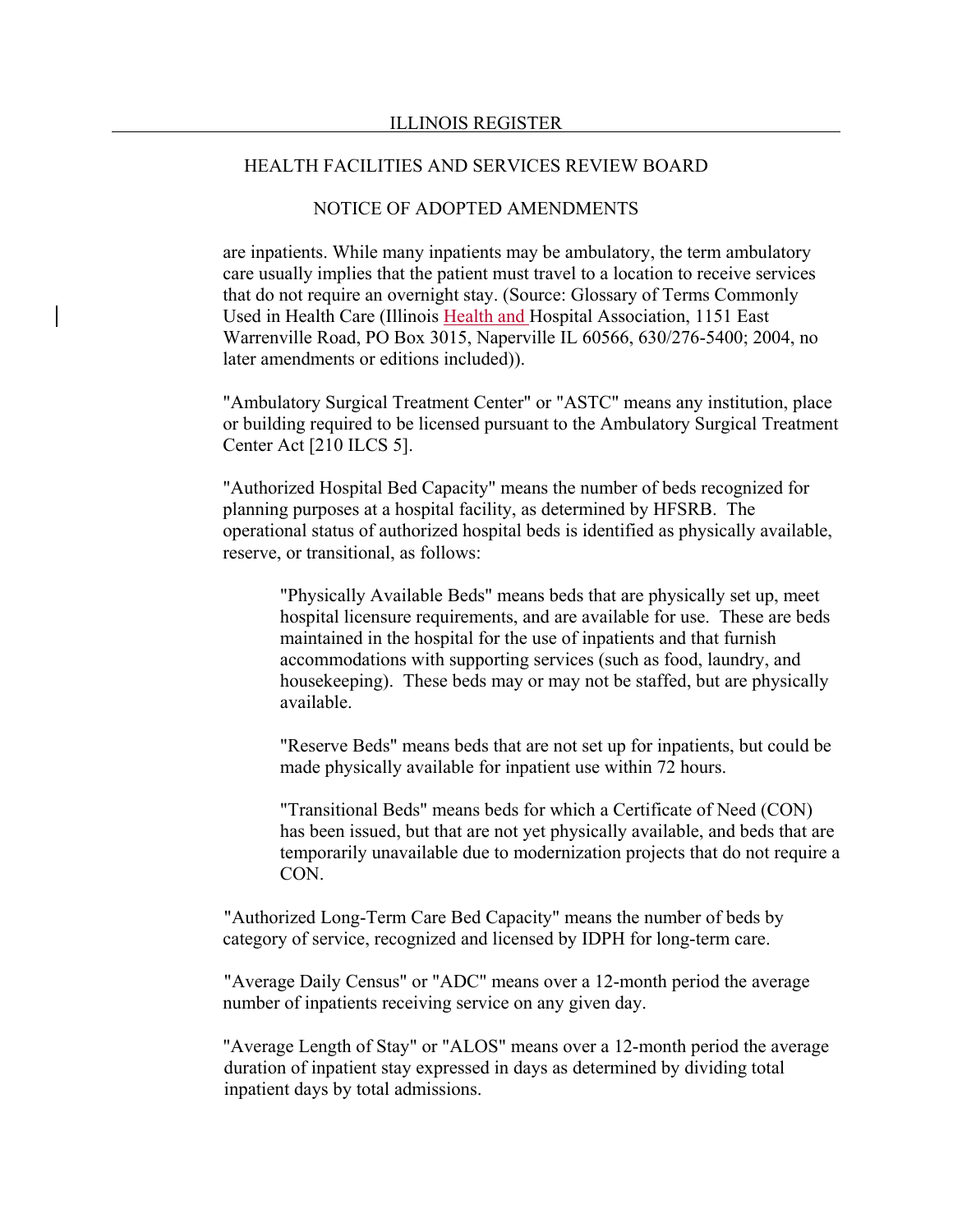## NOTICE OF ADOPTED AMENDMENTS

"Base Year" means the calendar year, as determined by IDPH, that serves as the starting point or benchmark for the historical utilization and population projections.

"Birth Center" or "Center" means an alternative health care delivery model that is *exclusively dedicated to serving the childbirth-related needs of women and their newborns and* has *no more than 10 beds. A birth center is a designated site that is away from the mother's usual place of residence and in which births are planned to occur following a normal, uncomplicated, and low-risk pregnancy.* [210 ILCS 3/35]

"Board Certified or Board Eligible Physician" means a physician who has satisfactorily completed an examination (or is "eligible" to take such examination) in a medical specialty and has taken all of the specific training requirements for certification by a specialty board. For purposes of this definition, "medical specialty" shall mean a specific area of medical practice by health care professionals.

"Cardiac Catheterization Category of Service" means, for the purposes of this Part, the performance of catheterization procedures that, due to safety and quality considerations, are preferably performed within a cardiac catheterization laboratory or special procedure room. Procedures that do not require the use of such specialized settings, such as pericardiocentesis, myocardial biopsy, cardiac pacemaker insertion or replacement, right heart catheterization with a flowdirected catheter (e.g., Swan-Ganz catheter), intra-aortic balloon pump assistance with intra-aortic balloon catheter placement, certain types of electrophysiology, arterial pressure or blood gas monitoring, fluoroscopy, and cardiac ultrasound, are not recognized as procedures that, under this Subchapter, would in and of themselves qualify a facility as having a cardiac catheterization category of service.

"Cardiac Surgeon" means a physician board eligible or board certified by the American Board of Thoracic Surgery.

"Cardiac Surgery Room" means a physically identifiable room adequately staffed and equipped for the performance of open and closed heart surgery and extracorporeal bypass.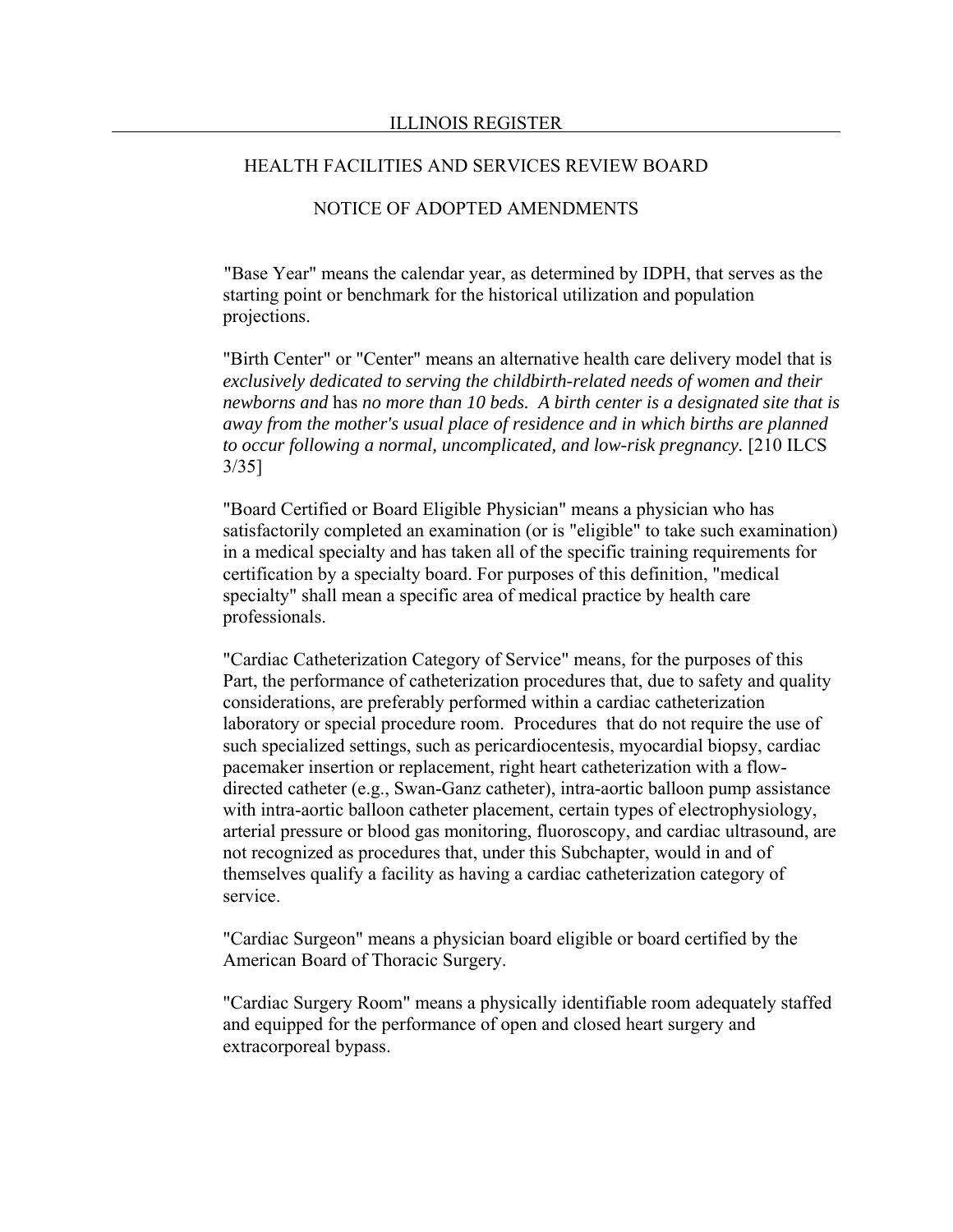## NOTICE OF ADOPTED AMENDMENTS

"Cardiological Team" means the designated specialists and support personnel who consistently work together in the performance of open heart surgery.

"Cardiovascular Surgical Procedures" means any surgical procedure dealing with the heart, coronary arteries and surgery of the great vessels.

"Cardiovascular Surgical Services" means the programs, equipment and staff dealing with the surgery of the heart, coronary arteries and great vessels.

"Category of Service" means a grouping by generic class of various types or levels of support functions, equipment, care or treatment provided to patient/residents. Examples include but are not limited to medical-surgical, pediatrics, cardiac catheterization, etc. A category of service may include subcategories or levels of care that identify a particular degree or type of care within the category of service.

"Chronic Renal Dialysis" means a category of service in which dialysis is performed on a regular long-term basis in patients with chronic irreversible renal failure. The maintenance and preparation of patients for kidney transplantation (including the immediate post-operative period and in case of organ rejection) or other acute conditions within a hospital does not constitute a chronic renal dialysis category of service.

"Clinical Encounter Time" means an instance of direct provider/practitioner to patient interaction, between a patient and a practitioner vested with primary responsibility for diagnosing, evaluating or treating the patient's condition, or both. The clinical encounter definition excludes practitioner actions in the absence of a patient, such as practitioner to practitioner interaction and practitioner to records interaction.

"Closed Heart Surgery" means any cardiovascular surgical procedures that do not include the use of a heart/lung pump.

"Combined Maternity and Gynecological Unit" means an entire facility or a distinct part of a facility that provides both a program of maternity care (as defined in this Section) and a program of obstetric gynecological care (as defined in this Section), and that is designed, equipped, organized and operated in accordance with the requirements of the Hospital Licensing Act [210 ILCS 85].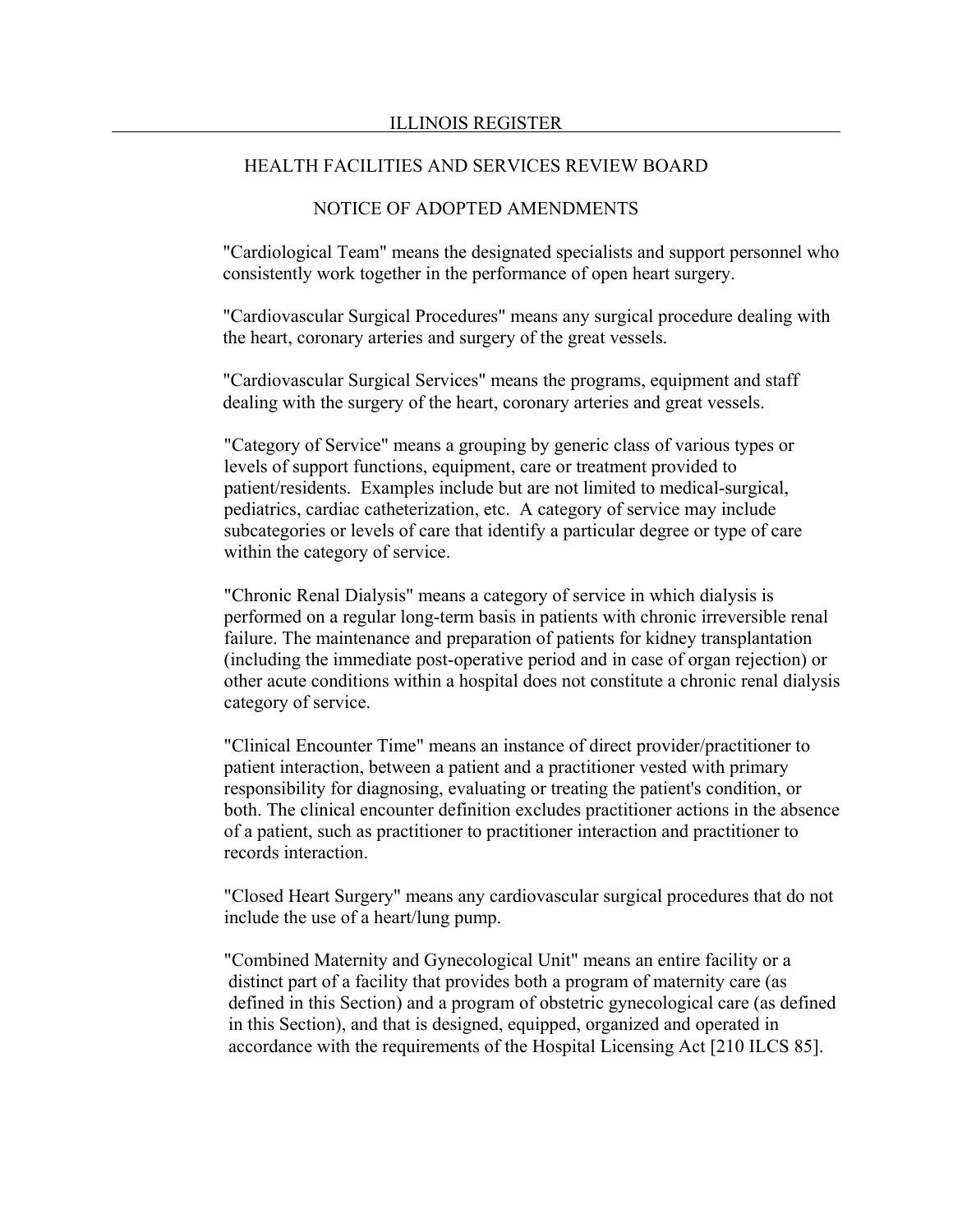## NOTICE OF ADOPTED AMENDMENTS

"Community-Based Residential Rehabilitation" means *services* that *include, but are not limited to, case management, training and assistance with activities of daily living, nursing consultation, traditional therapies (physical, occupational, speech), functional interventions in the residence and community (job placement, shopping, banking, recreation), counseling, self-management strategies, productive activities, and multiple opportunities for skill acquisition and practice throughout the day.* [210 ILCS 3/35]

"Community-Based Residential Rehabilitation Center" means *a designated site that provides rehabilitation or support, or both, for persons who have experienced severe brain injury, who are medically stable, and who no longer require acute rehabilitative care or intense medical or nursing services. The average length of stay in a community-based residential rehabilitation center shall not exceed 4 months.* [210 ILCS 3/35]

"Comprehensive Physical Rehabilitation" means a category of service provided in a comprehensive physical rehabilitation facility providing the coordinated interdisciplinary team approach to physical disability under a physician licensed to practice medicine in all its branches who directs a plan of management of one or more of the classes of chronic or acute disabling disease or injury. Comprehensive physical rehabilitation services can be provided only by a comprehensive physical rehabilitation facility.

"Comprehensive Physical Rehabilitation Facility" means a distinct bed unit of a hospital or a special referral hospital that provides a program of comprehensive physical rehabilitation; that is designed, equipped, organized and operated to deliver inpatient rehabilitation services; and that is licensed by the Department of Public Health under the Hospital Licensing Act or is a facility operated or maintained by the State or a State agency. Types of comprehensive physical rehabilitation facilities include:

"Freestanding comprehensive physical rehabilitation facility" means a specialty hospital dedicated to the provision of comprehensive rehabilitation; and

"Hospital-based comprehensive physical rehabilitation facility" means a distinct unit, located in a hospital, dedicated to the provision of comprehensive physical rehabilitation.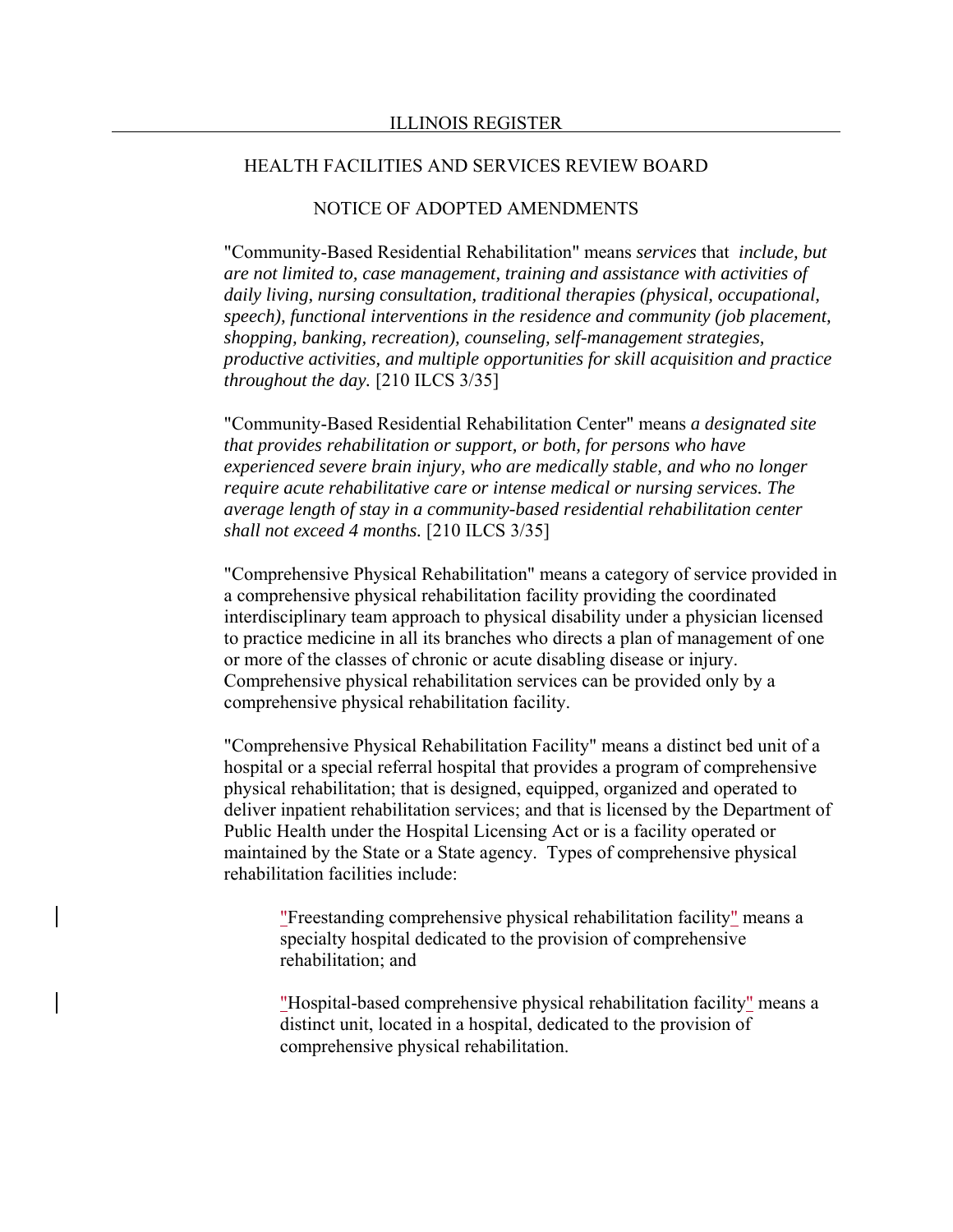## NOTICE OF ADOPTED AMENDMENTS

"Dedicated Cardiac Catheterization Laboratory" means a distinct laboratory that is staffed, equipped and operated solely for the provision of cardiac catheterization.

"Designated Pediatric Beds" means beds within the facility that are primarily used for pediatric patients and are not a component part of a distinct pediatric unit as defined in this Section.

"Dialysis" *means a process by which dissolved substances are removed from a patient's body by diffusion from one fluid compartment to another across a semipermeable membrane.* [210 ILCS 62/5] The two types of dialysis that are recognized in classical practice are hemodialysis and peritoneal dialysis.

"Dialysis Technician" *means an individual who is not a registered nurse or physician and who provides dialysis care under the supervision of a registered nurse or physician.* [210 ILCS 62/5]

"Discontinuation" means to cease operation of an entire health care facility or to cease operation of a category of service and is further defined in 77 Ill. Adm. Code 1130.

"Distinct Unit" means a physically distinct area comprising all beds served by a nursing station in which a particular category of service is provided and utilizing a nursing staff assigned exclusively to the distinct area.

"DRG" means diagnostic related groups utilized in the Medicare and Medicaid programs for health care reimbursement.

"Emergency Medical Services System" or "EMS System" means *an organization of hospitals, vehicle service providers and personnel approved by IDPH in a specific geographic area, which coordinates and provides pre-hospital and interhospital emergency care and non-emergency medical transports at a BLS, ILS, and/or ALS level pursuant to a System program plan submitted to and approved by IDPH, and pursuant to the EMS Region Plan adopted for the EMS Region in which the System is located.* [210 ILCS 50/3.20]

"Emergent Care" means medical or surgical procedures and care provided to those patients treated in an emergency department (ED) of a hospital or freestanding emergency center who have traumatic conditions or illnesses with an acuity level that is classified as level one or level two based upon the Emergency Severity Index (ESI) as defined in the "Emergency Severity Index Version 4: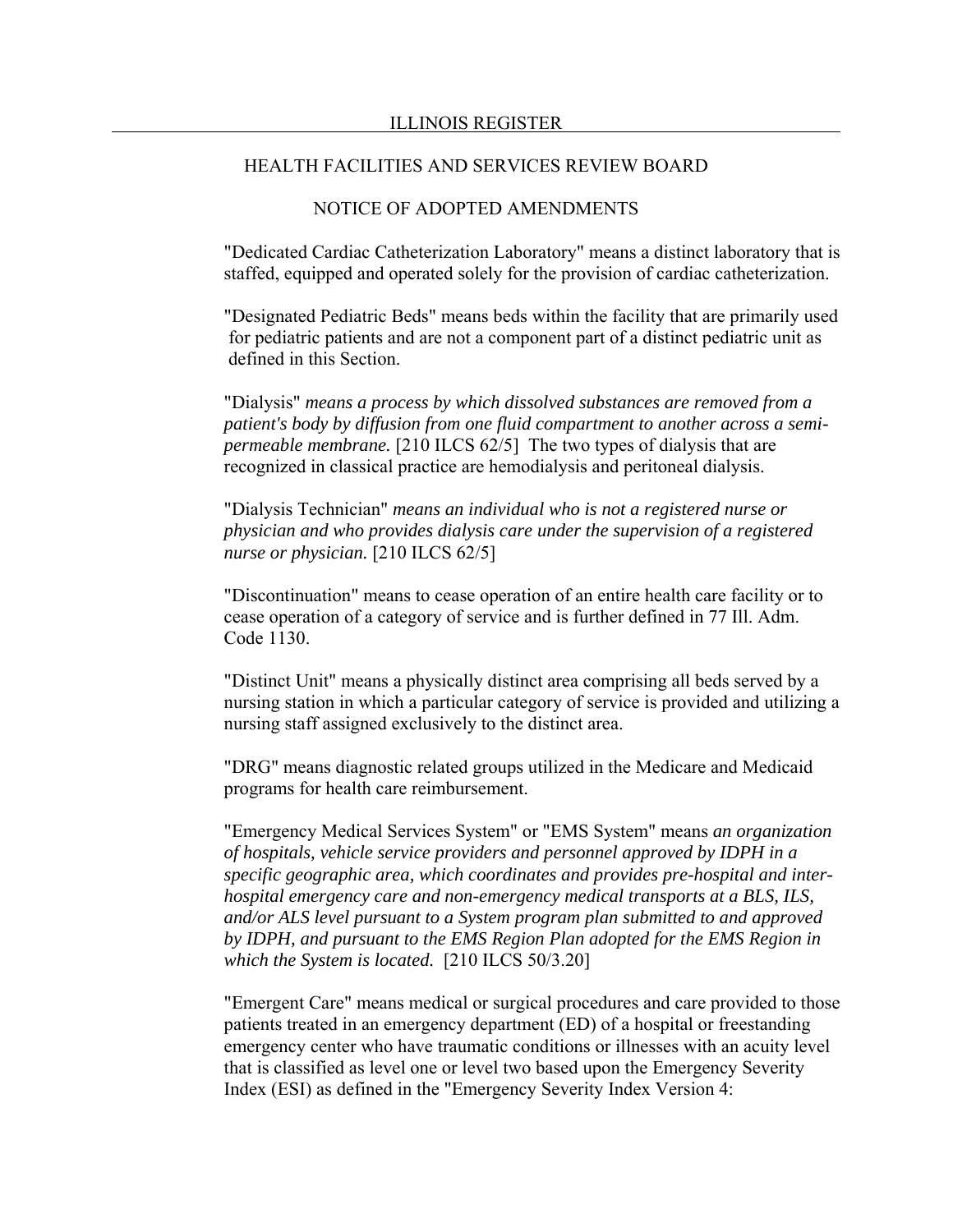#### NOTICE OF ADOPTED AMENDMENTS

Implementation Handbook" published by the Agency for Healthcare Research and Quality, Rockville MD (Gilboy N, Tanabe P, Travers DA, Rosenau AM, Eitel DR; AHRQ Publication No. 05-0046-2; May 2005, no later amendments or editions included).

"End Stage Renal Disease" or "ESRD" *means that stage of renal impairment that appears irreversible and permanent and that requires a regular course of dialysis or kidney transplantation to maintain life.* [210 ILCS 62/5]

"End Stage Renal Disease Facility" means a freestanding facility or a unit within an existing health care facility that furnishes in-center hemodialysis treatment and other routine dialysis services to end stage renal disease patients. These types of services may include self-dialysis, training in self-dialysis, dialysis performed by trained professional staff, and chronic maintenance dialysis, including peritoneal dialysis.

"Extracorporeal Circulation" or "Bypass" means, for the purpose of open heart surgery category of service, the circulation of blood outside the body, as through a heart/lung apparatus for carbon dioxide-oxygen exchange.

"Federally Qualified Health Center" means a health center funded under section 330 of the Public Health Service Act (42 USC 254b).

"Fertility Rate" means determinations by IDPH of population fertility that is based upon resident birth data for an area. The fertility rate data sources include:

- birth data from the Division of Vital Records by age of mother and by county; and
- population figures from IDPH estimates for females age 15-44 by county.

"Freestanding Emergency Center" or "FEC" means a facility subject to licensure under Section 32.5 of the Emergency Medical Services (EMS) Systems Act [210 ILCS 50/32.5] that provides emergency medical and related services.

"Freestanding Emergency Center Medical Services" or "FECMS" means a category of service pertaining to the provision of emergency medical and related services provided in a freestanding emergency center.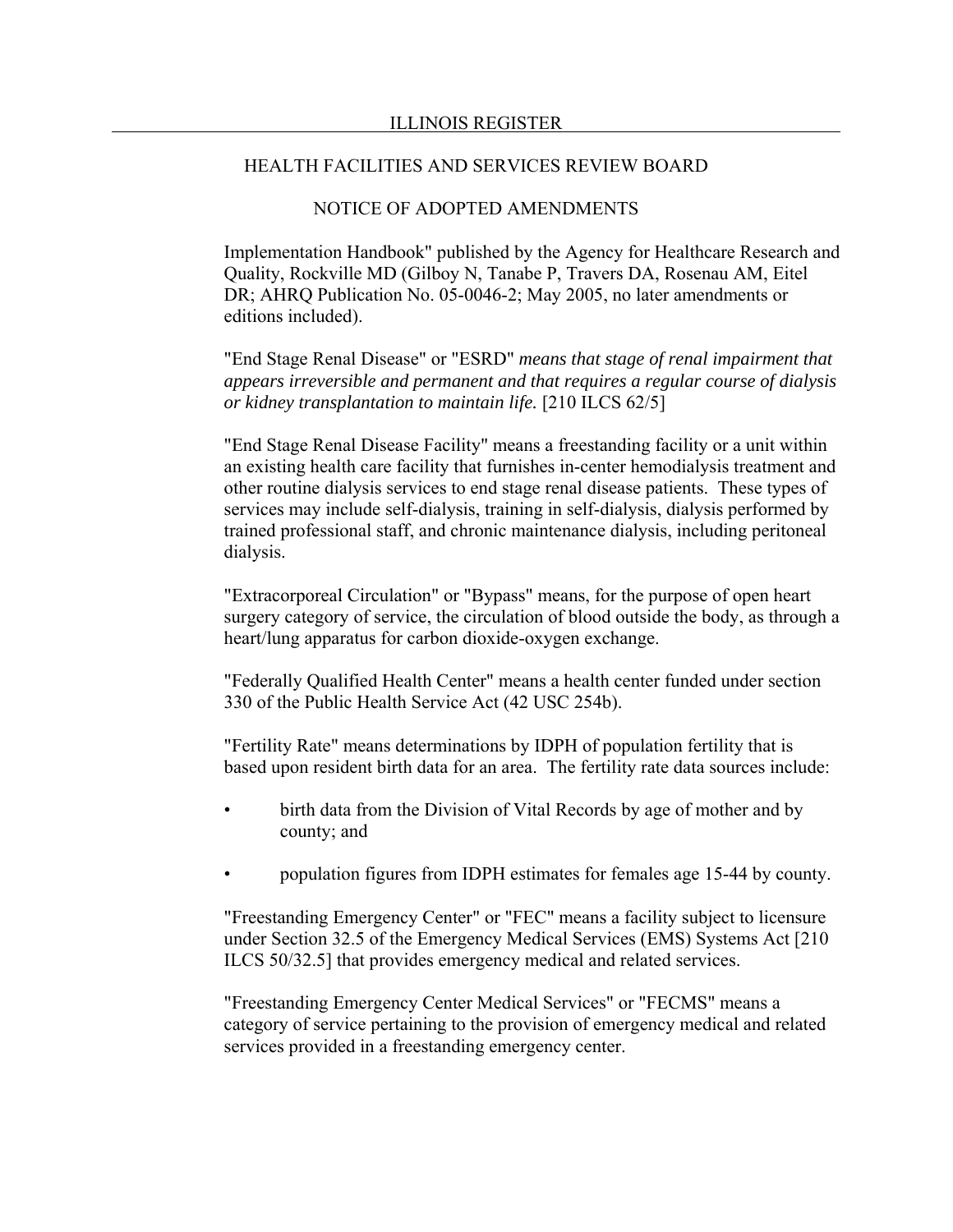## NOTICE OF ADOPTED AMENDMENTS

"General Long-Term Care" means a classification of categories of service that provide inpatient levels of care primarily for convalescent or chronic disease adult patients/residents who do not require specialized long-term care services. The General Long-Term Care Classification includes the nursing category of service, which provides inpatient treatment for convalescent or chronic disease patients/residents and includes the skilled nursing level of care and/or the intermediate nursing level of care (both as defined in IDPH's Skilled Nursing and Intermediate Care Facilities Code (77 Ill. Adm. Code 300)).

"HFSRB" or "State Board" means the Health Facilities and Service Review Board established by the Act.

"Health Professional Shortage Areas" means urban or rural areas, population groups, or medical or other public facilities that may have shortages of primary medical care, dental or mental health providers, as determined by HHS' Shortage Designation Branch in the Health Resources and Services Administration (HRSA) Bureau of Health Professions National Center for Health Workforce; and as determined by the Illinois Designation of Shortage Areas (77 Ill. Adm. Code 590.410).

"Health Service Area" or "HSA" means the following geographic areas:

HSA I – Illinois Counties of Boone, Carroll, DeKalb, Jo Daviess, Lee, Ogle, Stephenson, Whiteside, and Winnebago

HSA II – Illinois Counties of Bureau, Fulton, Henderson, Knox, LaSalle, Marshall, McDonough, Peoria, Putnam, Stark, Tazewell, Warren, and Woodford

HSA III – Illinois Counties of Adams, Brown, Calhoun, Cass, Christian, Greene, Hancock, Jersey, Logan, Macoupin, Mason, Menard, Montgomery, Morgan, Pike, Sangamon, Schuyler, and Scott

HSA IV – Illinois Counties of Champaign, Clark, Coles, Cumberland, DeWitt, Douglas, Edgar, Ford, Iroquois, Livingston, Macon, McLean, Moultrie, Piatt, Shelby, and Vermilion

HSA V – Illinois Counties of Alexander, Bond, Clay, Crawford, Edwards, Effingham, Fayette, Franklin, Gallatin, Hamilton, Hardin, Jackson, Jasper, Jefferson, Johnson, Lawrence, Marion, Massac, Perry, Pope, Pulaski,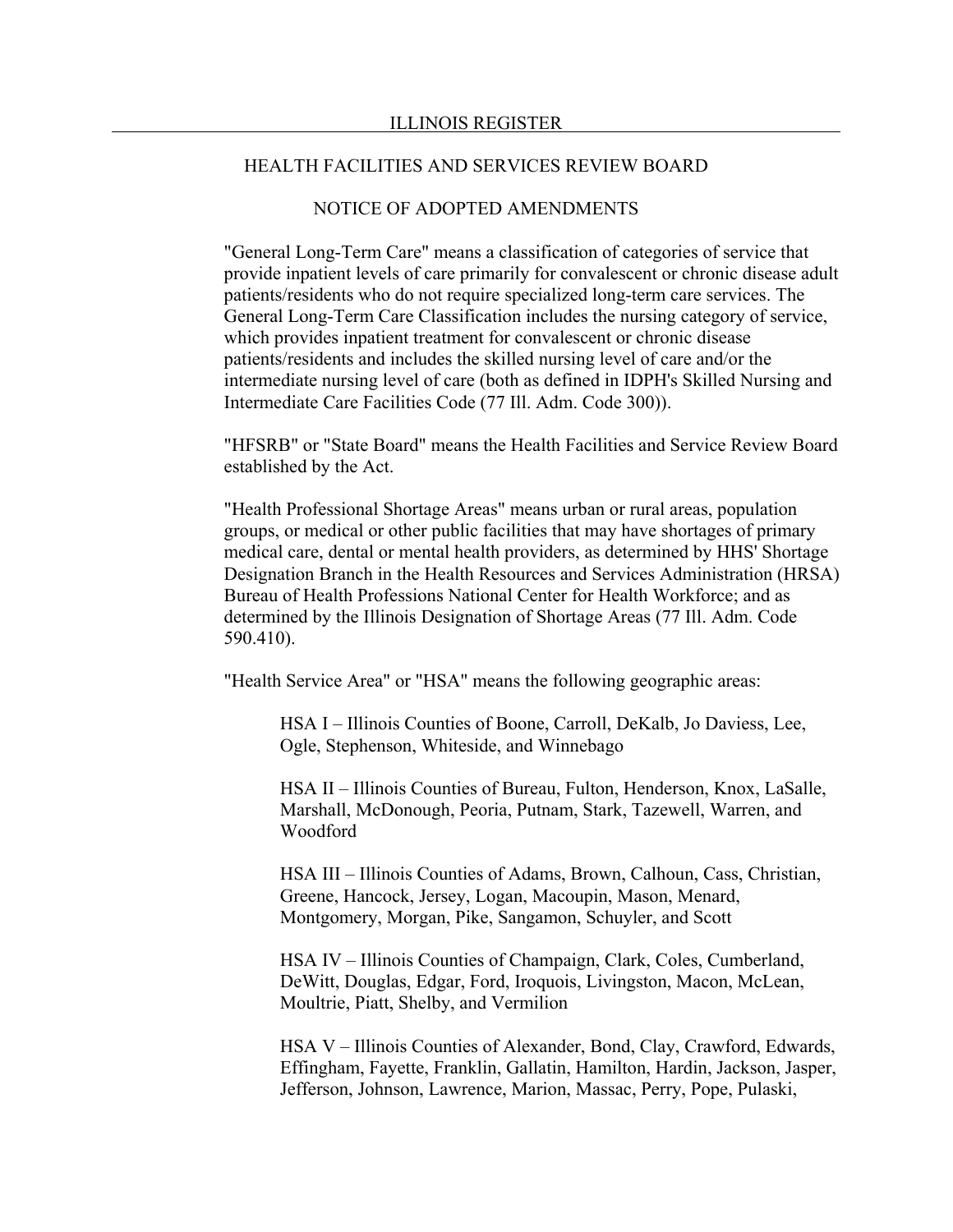#### NOTICE OF ADOPTED AMENDMENTS

Randolph, Richland, Saline, Union, Wabash, Washington, Wayne, White, and Williamson

HSA VI – City of Chicago

HSA VII – DuPage County and Suburban Cook County

HSA VIII – Illinois Counties of Kane, Lake, and McHenry

HSA IX – Illinois Counties of Grundy, Kankakee, Kendall, and Will

HSA X – Illinois Counties of Henry, Mercer, and Rock Island

HSA XI – Illinois Counties of Clinton, Madison, Monroe, and St. Clair

"Hematocrit" means a measure of the packed cell volume of red blood cells expressed as a percentage of total blood volume.

"Hemodialysis" means a type of dialysis that involves the use of artificial kidney through which blood is circulated on one side of a semi-permeable membrane while the other side is bathed by a salt dialysis solution. The accumulated toxic products diffuse out of the blood into the dialysate bath solution. The concentration and total amount of water and salt in the body fluid are adjusted by appropriate alterations in composition of the dialysate fluid.

"Home Hemodialysis" means a type of dialysis that is done at home by the patient and a partner. Both are trained in the dialysis facility until the patient and partner become proficient to dialyze at home. The dialysis is usually three times per week.

"Home-Assisted Hemodialysis" means hemodialysis done in a home and/or long term care setting through a staff-assisted program. The patient is not trained to do dialysis himself/herself.

"Hospital" means a facility, institution, place or building licensed pursuant to or operated in accordance with the Hospital Licensing Act [210 ILCS 45] or a Stateoperated facility that is utilized for the prevention, diagnosis and treatment of physical and mental ills. For purposes of this Subchapter, two basic types of hospitals are recognized: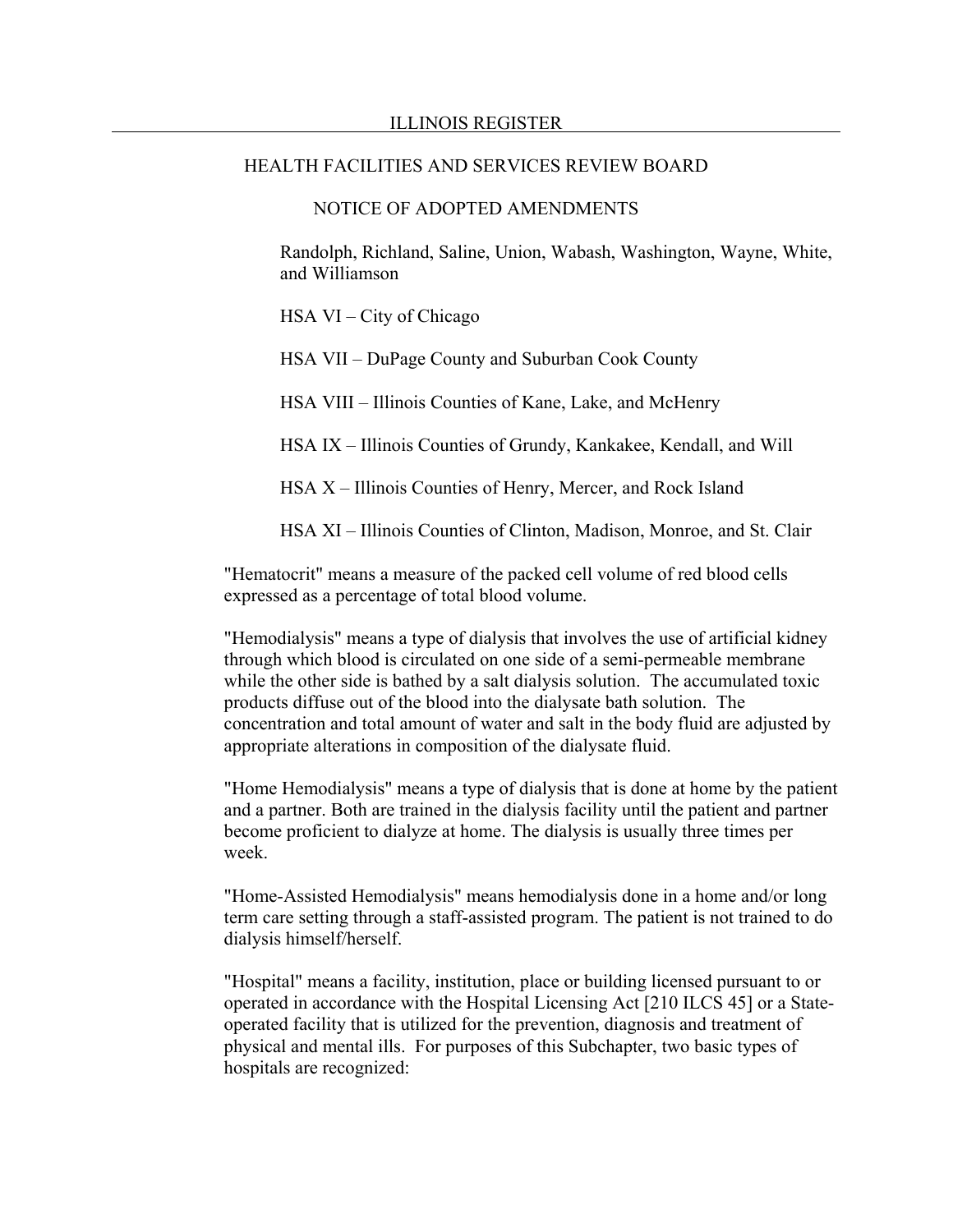## NOTICE OF ADOPTED AMENDMENTS

General Hospital – a facility that offers an integrated variety of categories of service and that offers and performs scheduled surgical procedures on an inpatient basis.

Special or Specialized Hospital – a facility that offers, primarily, a special or particular category of service.

## "*Illinois Department of Public Health" or "Agency"* or "IDPH" *means the Department of Public Health of the State of Illinois.* [20 ILCS 3960/3]

"In-Center Hemodialysis" means a category of service that is provided in an end stage renal disease facility licensed by the State of Illinois and/or certified by the Centers for Medicare and Medicaid Services.

"In-Center Hemodialysis Treatment" means a regimen of hemodialysis received by a patient usually three times a week, averaging four hours.

"Independent Travel Time Studies" means studies developed and submitted to refine or supplement the determination of Normal Travel Time. Independent Travel Time studies will be considered by HFSRB only if conducted utilizing the criteria specified in this Part.

"Index of Medically Underserved" or "IMU" means shortage designation criteria applied to determine Medically Underserved Area or Medically Underserved Population designation. The four variables of the IMU are ratio of primary medical care physicians per 1,000 population, infant mortality rate, percentage of the population with incomes below the poverty level, and percentage of the population age 65 or over (Source: Health Resources and Services Administration Bureau of Health Professions website (http://bhpr.hrsa.gov)).

"Intensive Care Service" means a category of service providing the coordinated delivery of treatment to the critically ill patient or to patients requiring continuous care due to special diagnostic considerations requiring extensive monitoring of vital signs through mechanical means and through direct nursing supervision. This service is given at the direction of a physician on behalf of patients by physicians, dentists, nurses, and other professional and technical personnel. The intensive care category of service includes the following subcategories: medical ICU, surgical ICU, coronary care, pediatric ICU, and combinations of such ICUs. This category of service does not include intermediate intensive or coronary care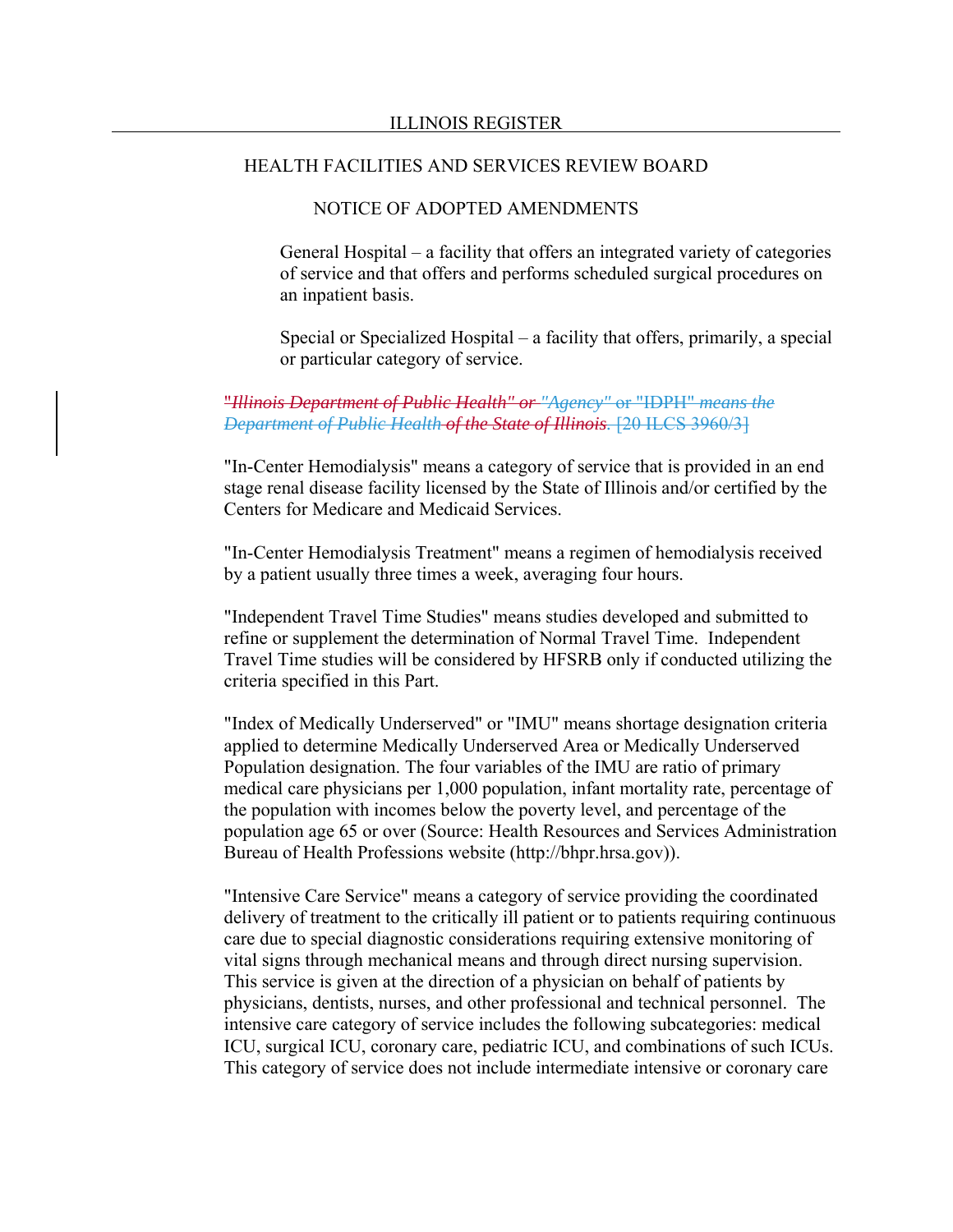## NOTICE OF ADOPTED AMENDMENTS

and special care units that are included in the medical-surgical category of service.

"Intensive Care Unit" or "ICU" means a distinct part of a facility that provides a program of intensive care service; that is designed, equipped, organized and operated to deliver optimal medical care for the critically ill or for patients with special diagnostic conditions requiring specialized equipment, procedures and staff; and that is under the direct visual supervision of a nursing staff. Prior to February 15, 2003, the repeal of 77 Ill. Adm. Code 1110.1010, 1110.1020 and 1110.1030, the beds and corresponding utilization for the burn treatment category of service were included in the intensive care category of service.

"Inventory of Health Care Facilities and Services and Need Determinations" means a statewide inventory of beds and other services, and need determinations that HFSRB shall maintain and update on the Board's website, as mandated in the Health Facilities Planning Act. (See Section 12(4) of the Act.)

"Key Room" means a term used in space planning to designate the primary functional component of a department used to develop a space program or estimate of square feet for that department. Examples of key rooms include, but are not limited to, examination rooms for ambulatory care, operating rooms for surgical suites, treatment stations for dialysis, imaging rooms for radiology.

"Kidney Transplantation Center" means a hospital that directly furnishes transplantation and other medical and surgical specialty services required for the care of the kidney transplant patient, including inpatient dialysis furnished directly or under arrangement.

"Kidney Transplantation Service" means a category of service that involves the surgical replacement of a nonfunctioning human kidney with a donor kidney in order to restore renal function to the patient.

"Maternity Care" means a subcategory of obstetric service related to the medical care of the patient prior to and during the act of giving birth either to a living child or to a dead fetus and to the continuing medical care of both patient and newborn infant under the direction of a physician, by physicians, nurses, and other professional and technical personnel.

"Maternity Facility" or "Maternity Unit" means an entire facility or a distinct part of a facility that provides a program of maternity and newborn care and that is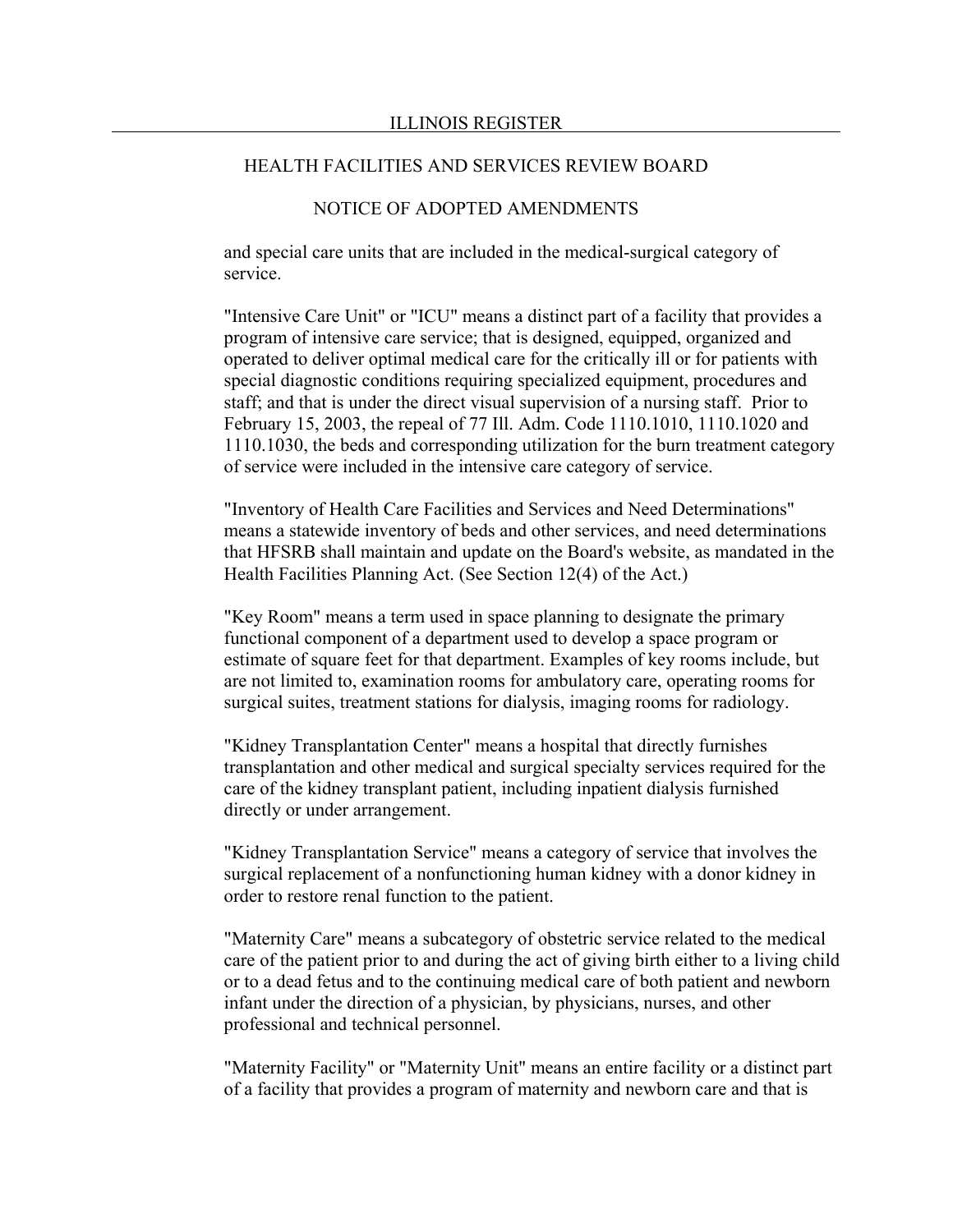## NOTICE OF ADOPTED AMENDMENTS

designed, equipped, organized, and operated in accordance with the requirements of the Hospital Licensing Act.

"Medically Underserved Areas" means a whole county or a group of contiguous counties, or a group of county or civil divisions, or a group of urban census tracts in which residents have a shortage of personal health services, as determined by HHS' Shortage Designation Branch in the Health Resources and Services Administration (HRSA) Bureau of Health Professions National Center for Health Workforce.

"Medically Underserved Populations" means groups of persons who face economic, cultural or linguistic barriers to health care, as determined by HHS' Shortage Designation Branch in the Health Resources and Services Administration (HRSA) Bureau of Health Professions National Center for Health Workforce.

"Medical-Surgical Service" means a category of service pertaining to the medicalsurgical inpatient care performed at the direction of a physician, by physicians, dentists, nurses and other professional and technical personnel. For purposes of 77 Ill. Adm. Code Chapter II, Subchapter a (Illinois Health Care Facilities Plan), this category of service may include medical-surgical and their respective subspecialties of service. The medical-surgical category of service specifically does not include the following other separate categories of service and their subcategories:

Obstetric Service;

Pediatric Service;

Intensive Care Service;

Comprehensive Physical Rehabilitation Service;

Acute and Chronic Mental Illness Treatment Service;

Neonatal Intensive Care Service;

General Long-Term Care Service;

Specialized Long-Term Care Service;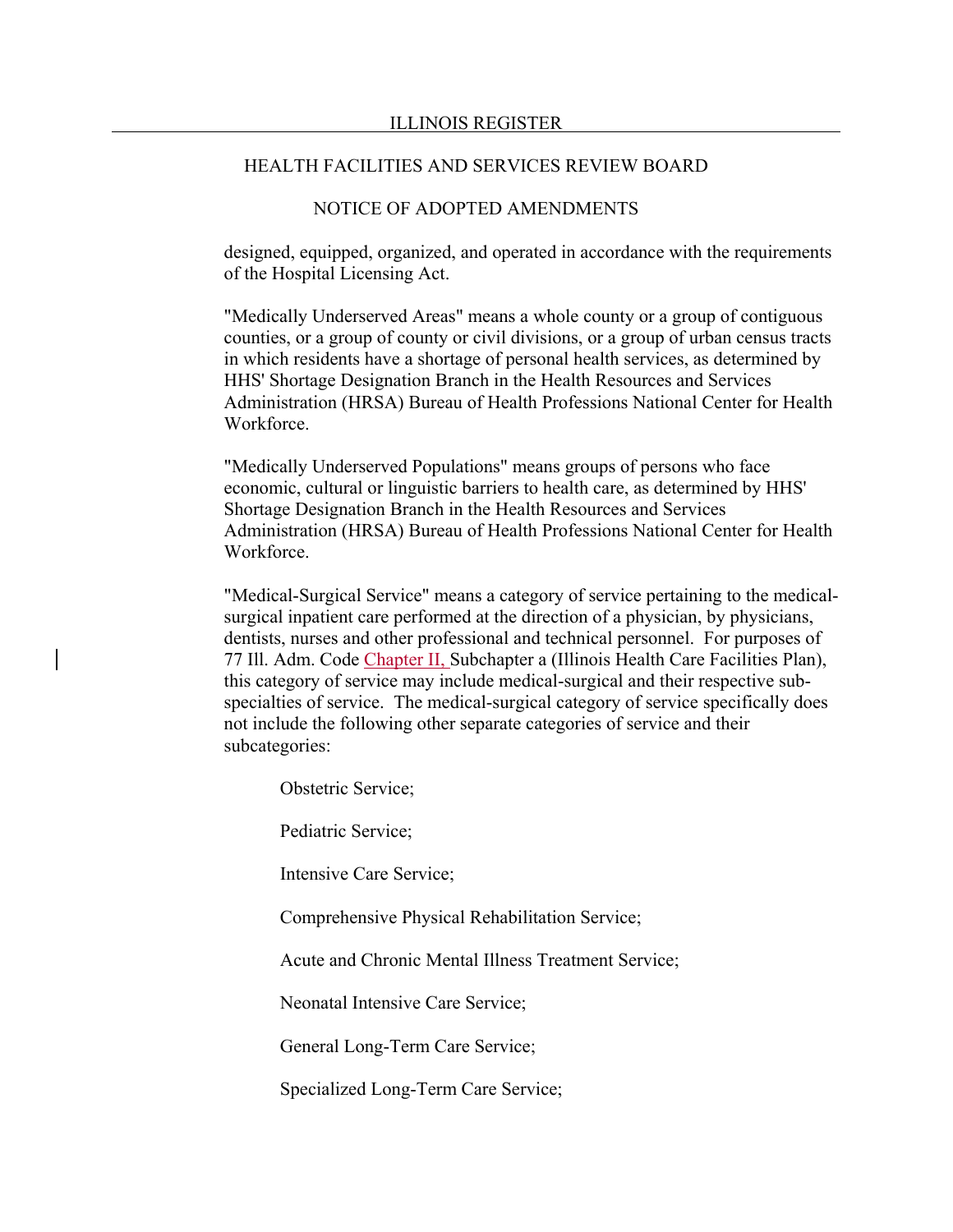## NOTICE OF ADOPTED AMENDMENTS

Long-Term Acute Care Service.

"Medical-Surgical Unit" means an assemblage of inpatient beds and related facilities in which medical-surgical services are provided to a defined and limited class of patients according to their particular medical care needs.

"Modernization" means modification of an existing health care facility by means of building, alteration, reconstruction, remodeling, replacement and/or expansion, the erection of new buildings, or the acquisition, alteration or replacement of equipment. Modification does not include a substantial change in either the bed count or scope of the facility.

"Neonatal Intensive Care" means a level of care providing constant and close medical coordination, multi-disciplinary consultation and supervision to those neonates with serious and life threatening developmental or acquired medical and surgical problems that require highly specialized treatment and highly trained nursing personnel.

"Neonatal Intensive Care Service" means a category of service providing treatment of the infant for problems identified in the neonatal period that warrant intensive care. An intensive neonatal care service must include a related obstetric service for care of the high-risk mother (except when the facility is dedicated to the care of children).

"Neonatal Intensive Care Unit" means a distinct part of a facility that provides a program of intensive neonatal care and that is designed, equipped and operated to deliver medical and surgical care to high-risk infants.

"Neonatologist" means a physician who is certified by the American Board of Pediatrics Subboard of Neonatal-Perinatal Medicine or a licensed osteopathic physician with equivalent training and experience and certified by the American Osteopathic Board of Pediatricians.

"Newborn Nursery Level I", "Newborn Nursery Level II", "Newborn Nursery Level II with Extended Neonatal Capabilities" and "Newborn Nursery Level III" mean designations for hospitals providing newborn health care as defined and listed in the Regionalized Perinatal Health Care Code (77 Ill. Adm. Code 640).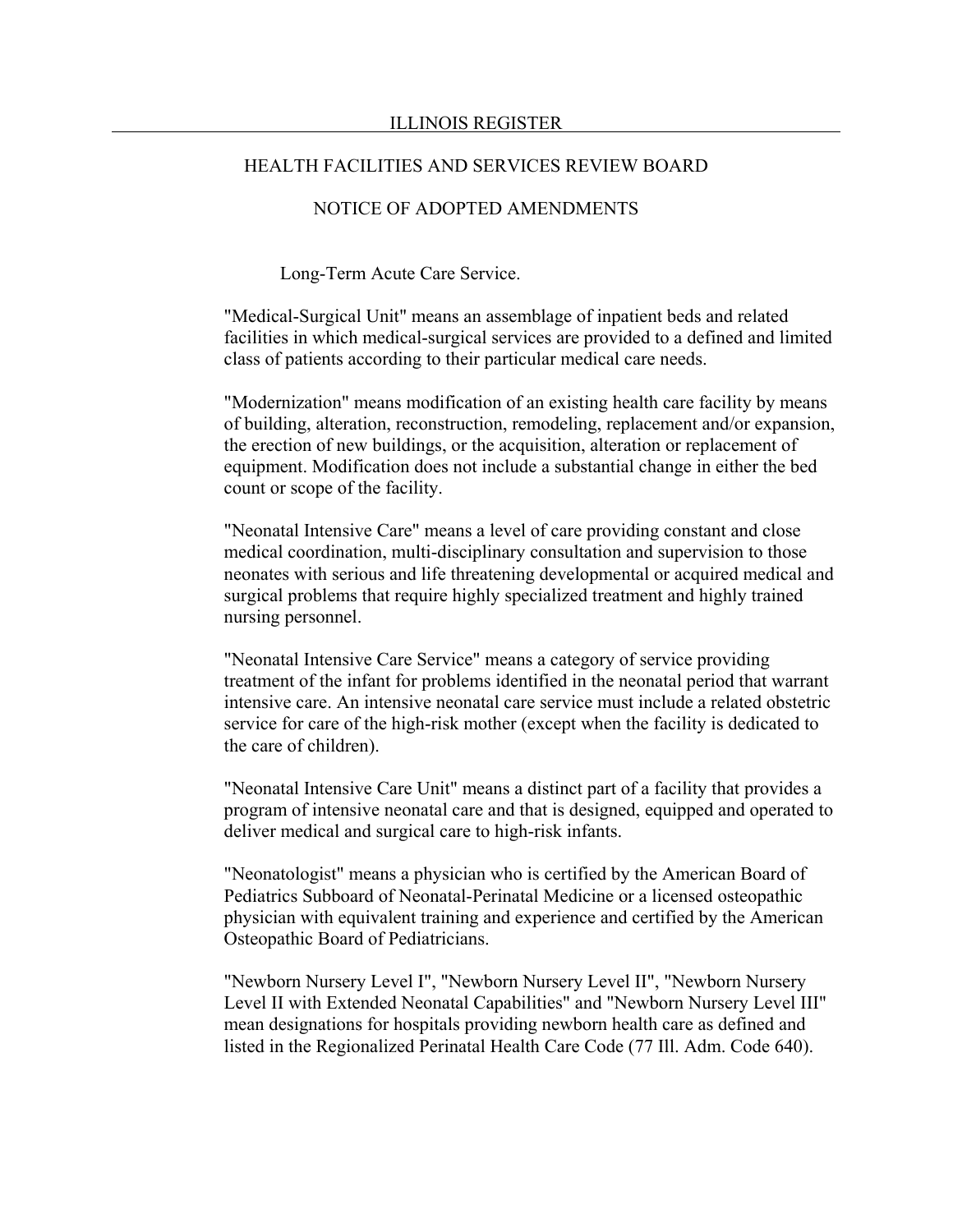## NOTICE OF ADOPTED AMENDMENTS

"Non-Hospital Based Ambulatory Surgery" means a category of service relating to surgery that is performed at ambulatory surgical treatment centers on patients that arrive and are discharged the same day. Ambulatory surgery as the provision of surgical services may require anesthesia or a period of post-operative observation or both on a patient whose inpatient stay is not anticipated as being medically necessary.

"Non-emergent Care" means medical or surgical procedures and care provided to those patients treated in an emergency department (ED) of a hospital or freestanding emergency center who have conditions or illnesses that are not classified as level one or level two based upon the Emergency Severity Index.

"Normal Travel Time" means the time necessary to traverse a route by an individual vehicle driving at posted speed limits between any two points of interest. Normal Travel Time is to be considered by HFSRB only as calculated utilizing methodologies specified in this Part. Normal Travel Time for proposed projects shall be established by using the facility's location as the base point and utilizing time factors specified in the applicable rules. HFSRB NOTE: Normal Travel Time as used in this Part is a conceptual model approximating a reasonable time of travel between two points. It is intended to exclude a "worst" or "best" case situation such as travel during rush hours,

midnight hours, or by emergency vehicle.

"Observation Days" means the number of days of service provided to outpatients for the purpose of determining whether a patient requires admission as an inpatient or other treatment.

"Obstetric/Gynecological Care" means a subcategory of obstetric service in which medical care is provided to clean (non-infectious) gynecological, surgical or medical cases that are admitted to a postpartum section of an obstetric unit in accordance with the requirements of the Hospital Licensing Act.

"Obstetric Service" means a category of service pertaining to the medical or surgical care of maternity and newborn patients or medical or surgical cases that may be admitted to a postpartum unit

"Occupancy Rate" means a measure of inpatient health facility use, determined by dividing average daily census by the number of authorized beds. It measures the average percentage of a facility's beds occupied and may be institution-wide or specific for one department or service.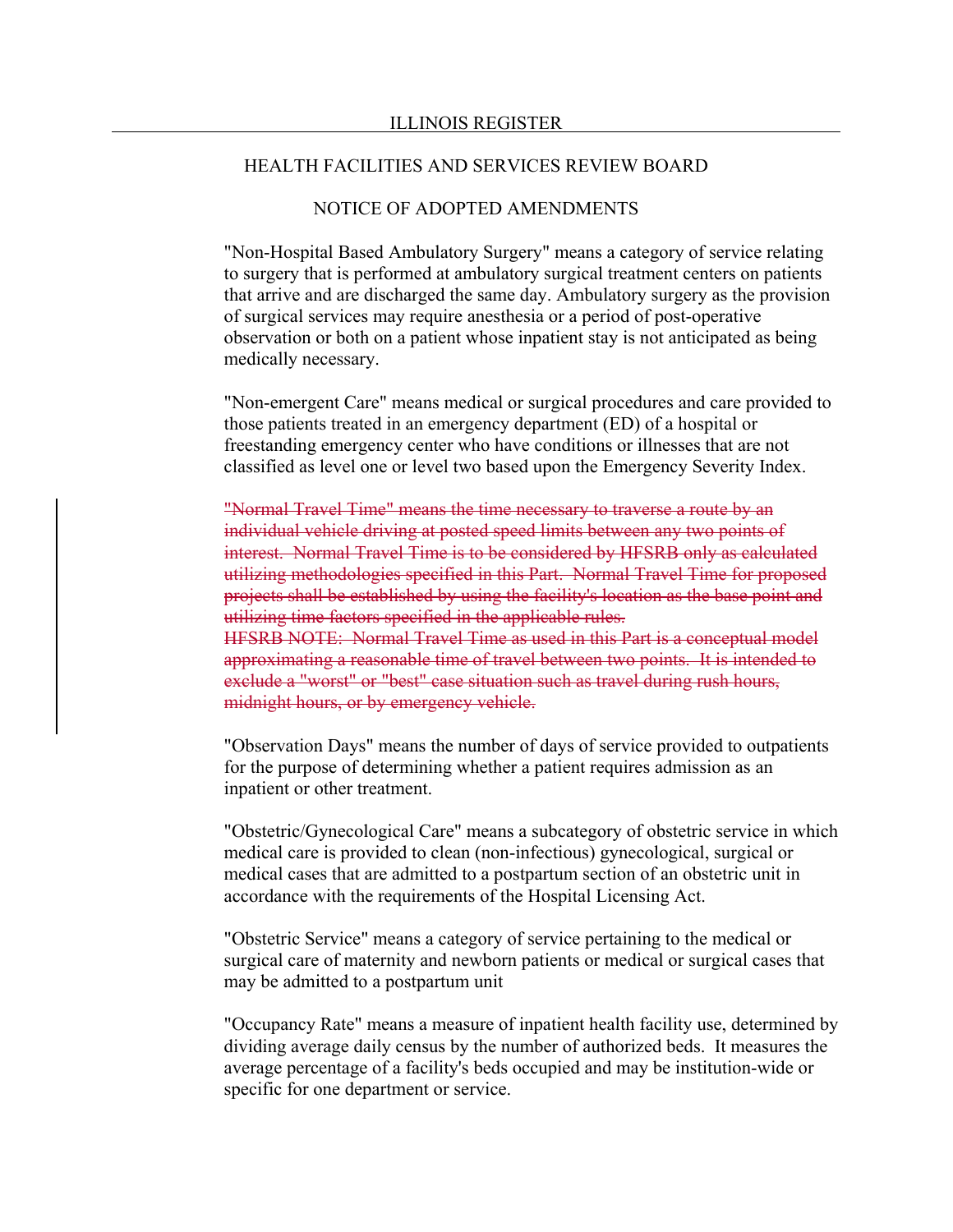## NOTICE OF ADOPTED AMENDMENTS

"Occupancy Target" means a utilization level established by IDPH for a facility or service reflecting adequate access as well as operational efficiency.

"Open Heart Surgery" means a category of service that utilizes any form of cardiac surgery that requires the use of extracorporeal circulation and oxygenation. The use of a pump during the procedure distinguishes "open heart" from "closed heart" surgery.

"Operating Room (Class B)" or "Surgical Procedure Room (Class B)" means a setting designed and equipped for major or minor surgical procedures performed in conjunction with oral, parenteral or intravenous sedation or under analgesic or dissociative drugs. (Source: Guidelines for Optimal Ambulatory Surgical Care and Office-based Surgery, third edition, American College of Surgeons, 633 N. Saint Clair Street, Chicago IL 60611-3211, 312/202-5000; 2000, no later amendments or editions included)

"Operating Room (Class C)" means a setting designed and equipped for major surgical procedures that require general or regional block anesthesia and support of vital bodily functions. (Source: Guidelines for Optimal Ambulatory Surgical Care and Office-based Surgery, third edition, American College of Surgeons, 633 N. Saint Clair Street, Chicago IL 60611-3211, 312/202-5000; 2000, no later amendments or editions included)

"Out-of-Home Respite Care" means care provided in a facility setting to a clinically stable individual whose medical condition does not require major diagnostic procedures or therapeutic interventions and who normally receives care in a home environment for the purposes of providing a respite to the caregiver from the responsibilities of providing the care.

"Patient Care Unit" means the grouping of beds to provide an inpatient category of service. Units are physically identifiable areas that are staffed to provide all care required for particular service.

"Patient Days" means the total number of days of service provided to inpatients over a 12-month period, usually expressed as annual patient days measured. This figure includes observation days if the observation patient occupies a bed that is included in IDPH's Inventory of Health Care Facilities and Services and Need Determinations.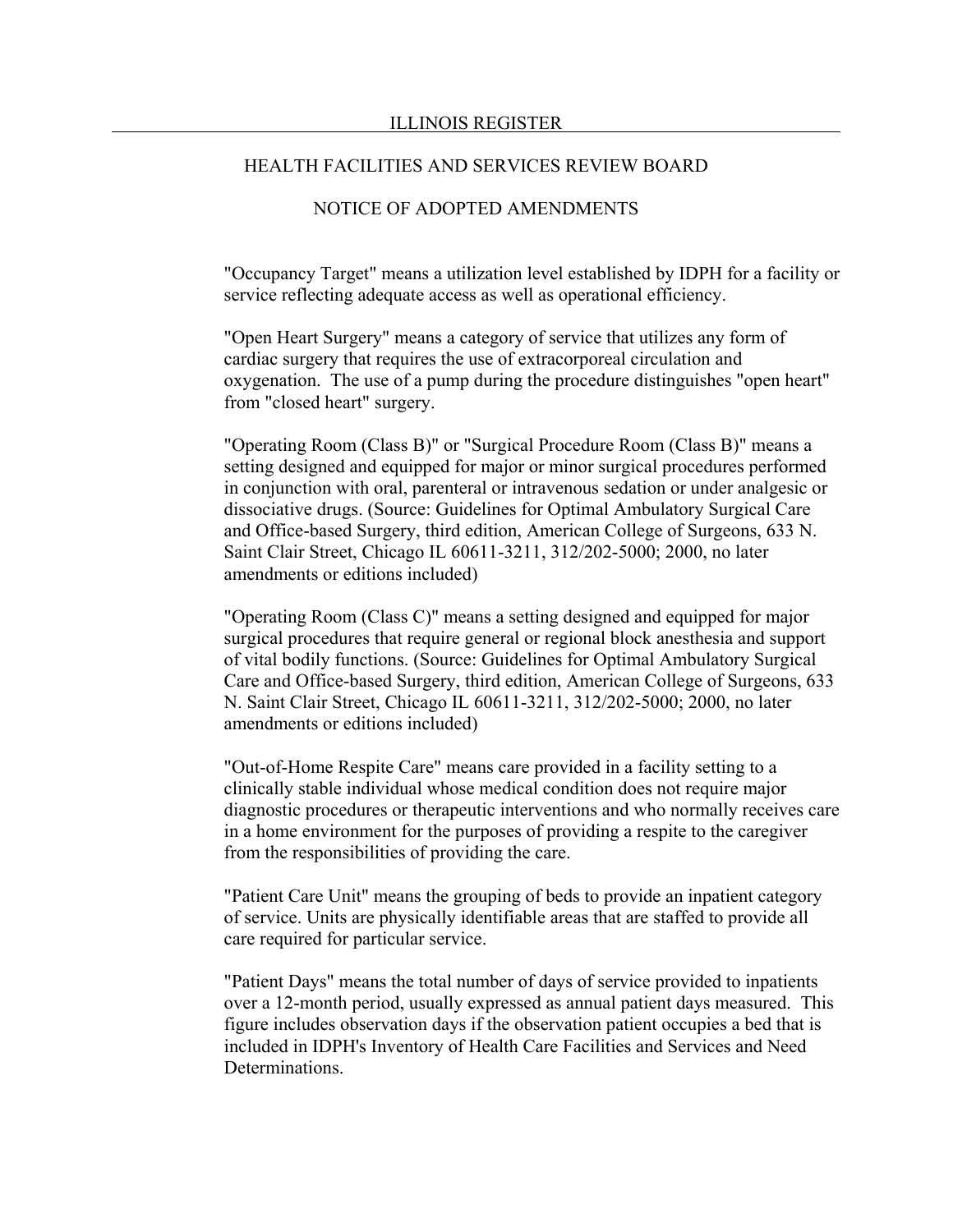## NOTICE OF ADOPTED AMENDMENTS

"Patient Migration" means the total number of patients who reside in a given planning area but receive services at health care facilities located in another planning area for a given year. Patient migration is determined by utilizing the latest available patient origin data concerning admissions to health care facilities by various categories of service for a given year. The term in-migration refers to the number of patients who are not residents of a planning area that enter the area to receive services, while the term out-migration refers to the number of planning area residents who leave the planning area to obtain services elsewhere.

"Pediatric Catheterization" means the cardiac catheterization of patients zero to 14 years in age.

"Pediatric Facility" or "Distinct Pediatric Unit" means an entire facility or a distinct unit of a facility, where the nurses' station services only that unit, that provides a program of pediatric service and is designed, equipped, organized and operated to render medical-surgical care to the zero to 14 age population.

"Pediatric Service" means a category of service for the delivery of treatment pertaining to the non-intensive medical-surgical care of a pediatric patient (zero to 14 years in age) performed at the direction of a physician on behalf of the patient by physicians, dentists, nurses and other professional and technical personnel.

"Perinatal Center" means a referral facility designated under the Regionalized Perinatal Health Care Code (77 Ill. Adm. Code 640) and intended to care for the high risk patient before, during or after labor and delivery and characterized by sophistication and availability of personnel, equipment, laboratory, transportation techniques, consultation and other support services. "Perinatal Center" is further defined in the Developmental Disability Prevention Act [410 ILCS 250/2(e)].

"Peritoneal Dialysis" means a type of dialysis in which the dialysate fluid is infused slowly into the peritoneum, causing dialysis of water and waste products to occur through the peritoneal sac, which acts as a semi-permeable membrane. The fluid and waste, after accumulating for a period of time (one hour), is drained from the abdomen and the process is repeated.

"Planning Area" means a defined geographic area within the State established by HFSRB as a basis for the collection, organization, and analysis of information to determine health care resources and needs and to serve as a basis for planning.

"Population Estimates" means the latest available numbers of residents of a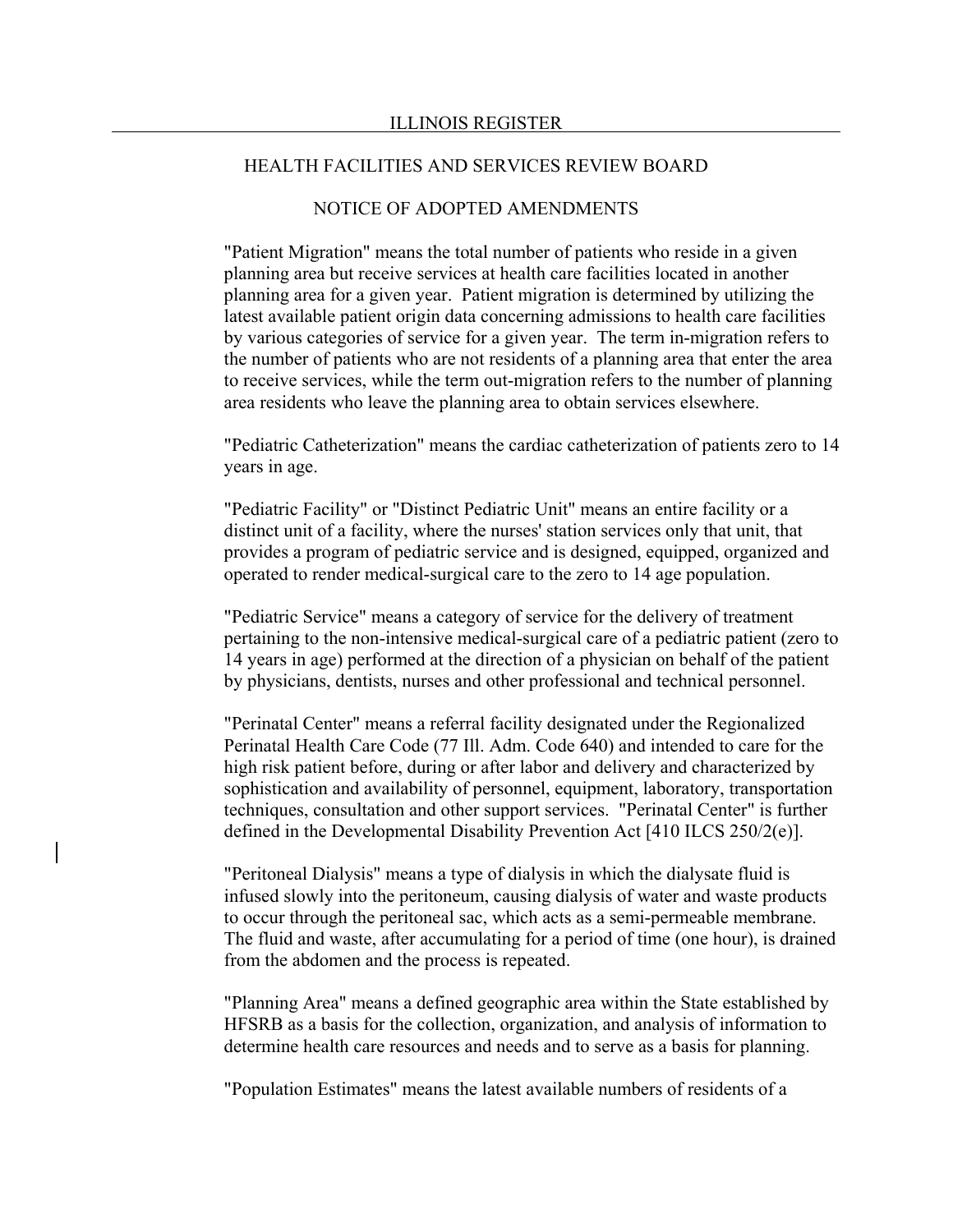## NOTICE OF ADOPTED AMENDMENTS

geographic area based upon birth and death records and other inputs, as determined by IDPH. These numbers may be further broken down by age and sex cohorts.

"Population Projections" means the numbers of residents of a geographic area projected for one or more future time periods, as determined by IDPH and based upon State of Illinois population projections, as available. These numbers are for defined geographic areas and may be further broken down by age and sex cohorts.

"Post-Anesthesia Recovery Phase I" means the phase in surgical recovery that focuses on providing a transition from a totally anesthetized state to one requiring less acute interventions. Recovery occurs in the post-anesthesia care unit (PACU). The purpose of this phase is for patients to regain physiological homeostasis and receive appropriate nursing intervention as needed.

"Post-Anesthesia Recovery Phase II" means the phase in surgical recovery that focuses on preparing the patient for self care, care by family members, or care in an extended care environment. The patient is discharged to phase II recovery when intensive nursing care no longer is needed. In the phase II area, sometimes referred to as the step-down or discharge area, the patient becomes more alert and functional.

"Postsurgical Recovery Care Center" *means a designated site which provides postsurgical recovery care for generally healthy patients undergoing surgical procedures that require overnight nursing care, pain control, or observation that would otherwise be provided in an inpatient setting. Such a center may be either freestanding or a defined unit of an ambulatory surgical treatment center or hospital. The maximum length of stay for patients in a postsurgical recovery care center is not to exceed 72 hours.* (Section 35 of the Alternative Health Care Delivery Act [210 ILCS 3/35])

"Postsurgical Recovery Care Center Alternative Health Care Model" means a category of service for the provision of postsurgical recovery care within a postsurgical recovery care center.

"Pre-Dialysis" means that the initiation of hemodialysis therapy is anticipated within 12 months.

"Pump Procedures" means the utilization of a heart/lung pump in surgery to perform the work of the heart and lungs. Included in these procedures are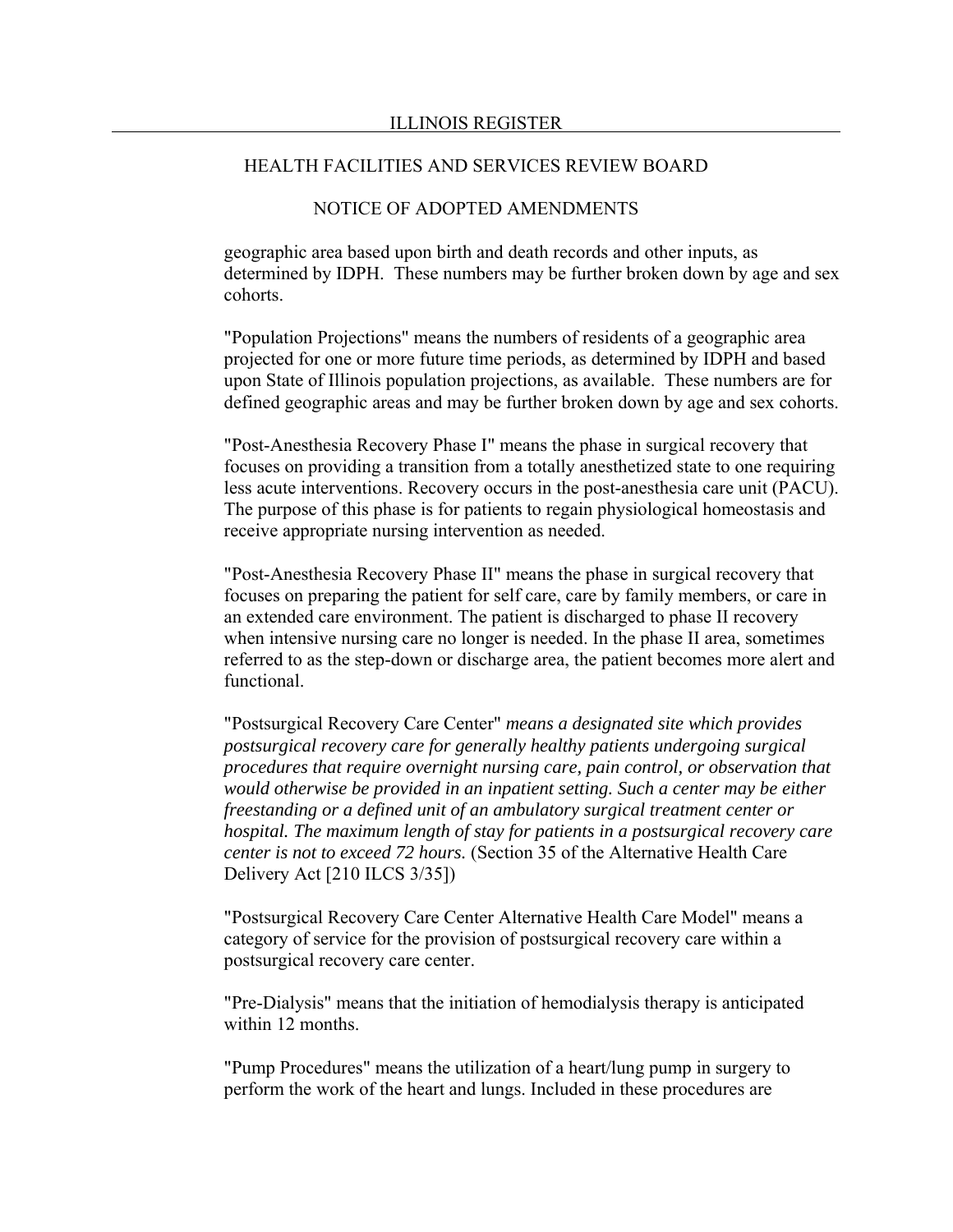## NOTICE OF ADOPTED AMENDMENTS

myocardiac revascularization, aortic and mitral valve replacement, ventricular aneurysm repairs, pulmonary valvuloplastyvalvuoplasty, and all other procedures utilizing a cardiac pump.

"Quality of Care", for purposes of 77 Ill. Adm. Code  $1110.1101110.230$ , the degree to which delivered health services meet established professional standards and are judged to be of value to the consumer. Quality may also be seen as the degree to which actions taken or not taken maximize the probability of beneficial health outcomes and minimize risk and other outcomes, given the existing state of medical science and art. (Source: "A Glossary of Terms for Community Health Care and Services for Older Persons", World Health Organization Centre for Health Development, 5-1, 1-chome, Wakinohama-Kaigandori, Chuo-Ku, Kobe 651-0073 Japan, tel. +81 78 230 3100; 2004, no later amendments or editions included)

"Rapid Population Growth Rate" means an average of the three most recent annual growth rates of a defined geographic area's population that has exceeded the average of three to seven immediately preceding annual growth rates by at least 100%.

"Renal Dialysis Facility" means a freestanding facility, or a unit within an existing health care facility, that furnishes routine chronic dialysis services to chronic renal disease patients. Routine services are self-dialysis, training in self-dialysis, dialysis performed by trained professional staff, and chronic maintenance dialysis, including peritoneal dialysis.

"Resource Hospital" means the hospital that is responsible for an Emergency Medical Services (EMS) System in a specific geographic region, as defined in the Emergency Medical Services (EMS) Systems Act [210 ILCS 50].

"Selected Organ Transplantation Center" means a hospital that provides staffing and other adult or pediatric medical and surgical specialty services required for the care of a transplant patient.

"Selected Organ Transplantation Service" means a category of service relating to the surgical transplantation of any of the following human organs: heart, lung, heart-lung, liver, pancreas or intestine. It does not include bone marrow or cornea transplants.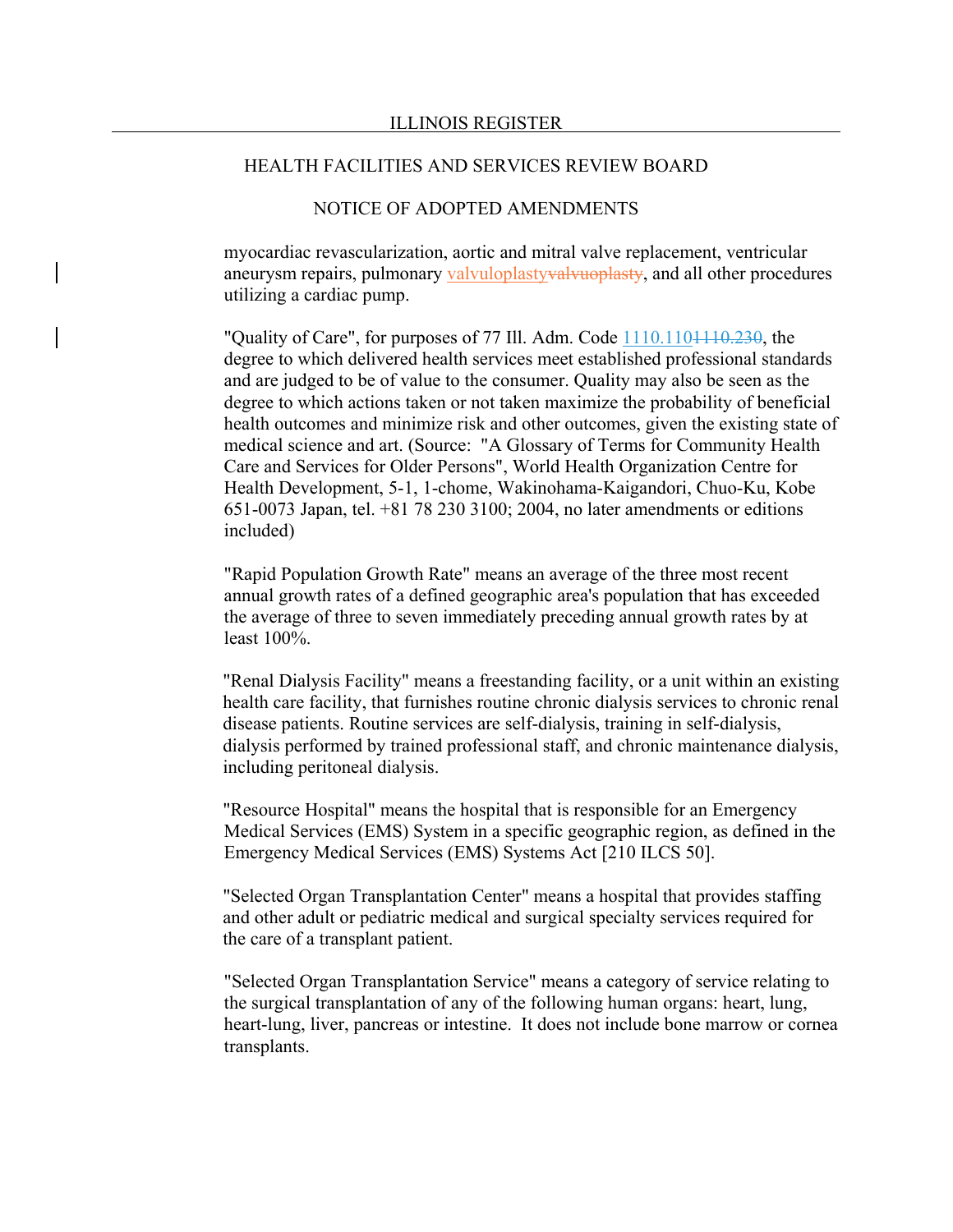## NOTICE OF ADOPTED AMENDMENTS

"Self-Care Dialysis" or "Self-Dialysis" means maintenance dialysis performed by a trained patient in a special facility with or without the assistance of a family member or other helper.

"Self-Care Dialysis Training" means a program that trains patients or their helpers, or both, to perform self-care dialysis in the in-center setting.

"Site" means the location of an existing or proposed facility. An existing facility site is determined by street address. In a proposed facility the legal property description or the street address can be used to identify the site.

"Special Procedures Laboratory with a Cardiac Catheterization Service" means a special procedures or angiography laboratory that has the equipment, staff and support services required to provide cardiac catheterization and in which catheterizations are routinely performed. The laboratory is also utilized for other procedures, such as angiography, not directly related to cardiac catheterization.

"Specialized Long-Term Care" means a classification consisting of categories of service that provide inpatient care primarily for children (ages zero through 21) or inpatient care for adults who require specialized treatment and care because of mental or developmental disabilities. The Specialized Long-Term Care Classification includes the following categories of services:

Chronic Mental Illness (MI) − levels of care provided to severely mentally ill clients in a structured setting in a psychiatric unit of a general hospital, in a private psychiatric hospital, or in a State-operated facility primarily in order to facilitate the improvement of their functioning level, to prevent further deterioration of their functioning level, or, in some instances, to maintain their current level of functioning.

Long-Term Care for the Developmentally Disabled (Adult) (DD-Adult) − levels of care for developmentally disabled adults as defined in the Illinois Mental Health and Developmental Disabilities Code [405 ILCS 5] (including those facilities licensed as Intermediate Care Facilities for the Developmentally Disabled (ICF/DD)) that provide an integrated, individually tailored program of services for developmentally disabled adults and that provide an active, aggressive and organized program of services directed toward achieving measurable behavioral and learning objectives.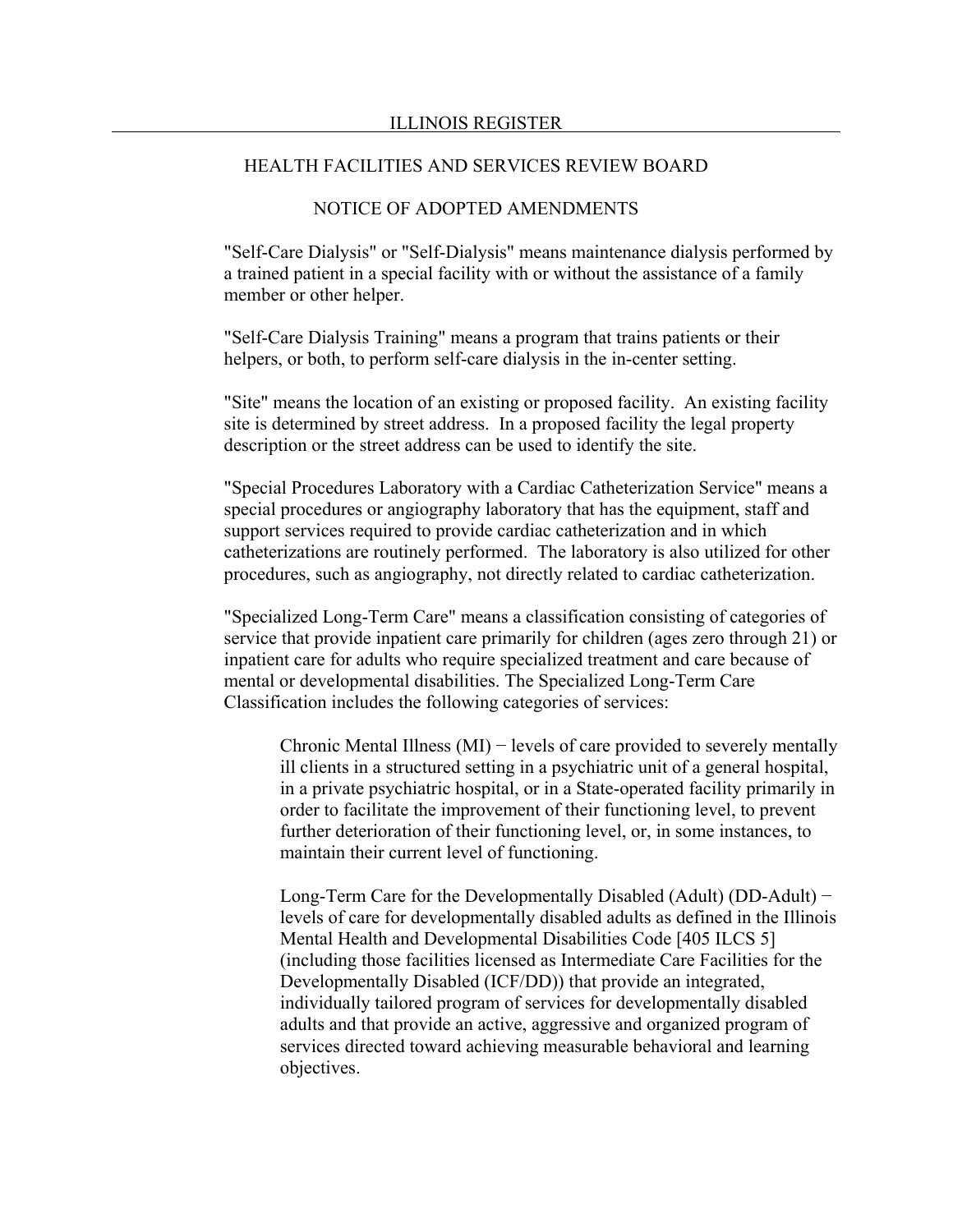## NOTICE OF ADOPTED AMENDMENTS

Long-Term Care for the Developmentally Disabled (Children) (DD-Children) − levels of care for developmentally disabled children limited to those residents ages zero through 21 years and whose condition meets the definition of developmental disabilities in the Illinois Mental Health and Developmental Disabilities Code.

"Subacute Care" means the provision of *medical specialty care for patients who need a greater intensity or complexity of care than generally provided in a skilled nursing facility but who no longer require acute hospital care. Subacute care includes physician supervision, registered nursing and physiological monitoring on a continual basis.* (Section 35 of the Alternative Health Care Delivery Act [210 ILCS 3/35])

"Subacute Care Hospital" *means a designated site that provides medical specialty care for patients who need a greater intensity or complexity of care than generally provided in a skilled nursing facility but who no longer require acute hospital care. The average length of stay for patients treated in subacute care hospitals shall not be less than 20 days; for individual patients, the expected length of stay at the time of admission shall not be less than 10 days. A subacute care hospital is either a freestanding building or a distinct physical and operational entity within a hospital or nursing home building. A subacute care hospital shall only consist of beds currently existing in licensed hospitals or skilled nursing facilities.* (Section 35 of the Alternative Health Care Delivery Act)

"Subacute Care Hospital Model" means a category of service for the provision of subacute care.

"Surgical Referral Site" means an ambulatory surgical treatment center or hospital in which surgery will be performed and the surgical patient then transferred to the recovery care center.

"Teaching Institution" means, for the purpose of selected organ transplantation category of service, a hospital having a major relationship with a medical school as defined and listed in the Directory of Residency Training Programs developed by the American Medical Association and the National Organ Procurement and Transplantation Network (AMA, 535 N. Dearborn, Chicago IL 60610, 312/751- 6079; 2009-2010, no later amendments or editions included).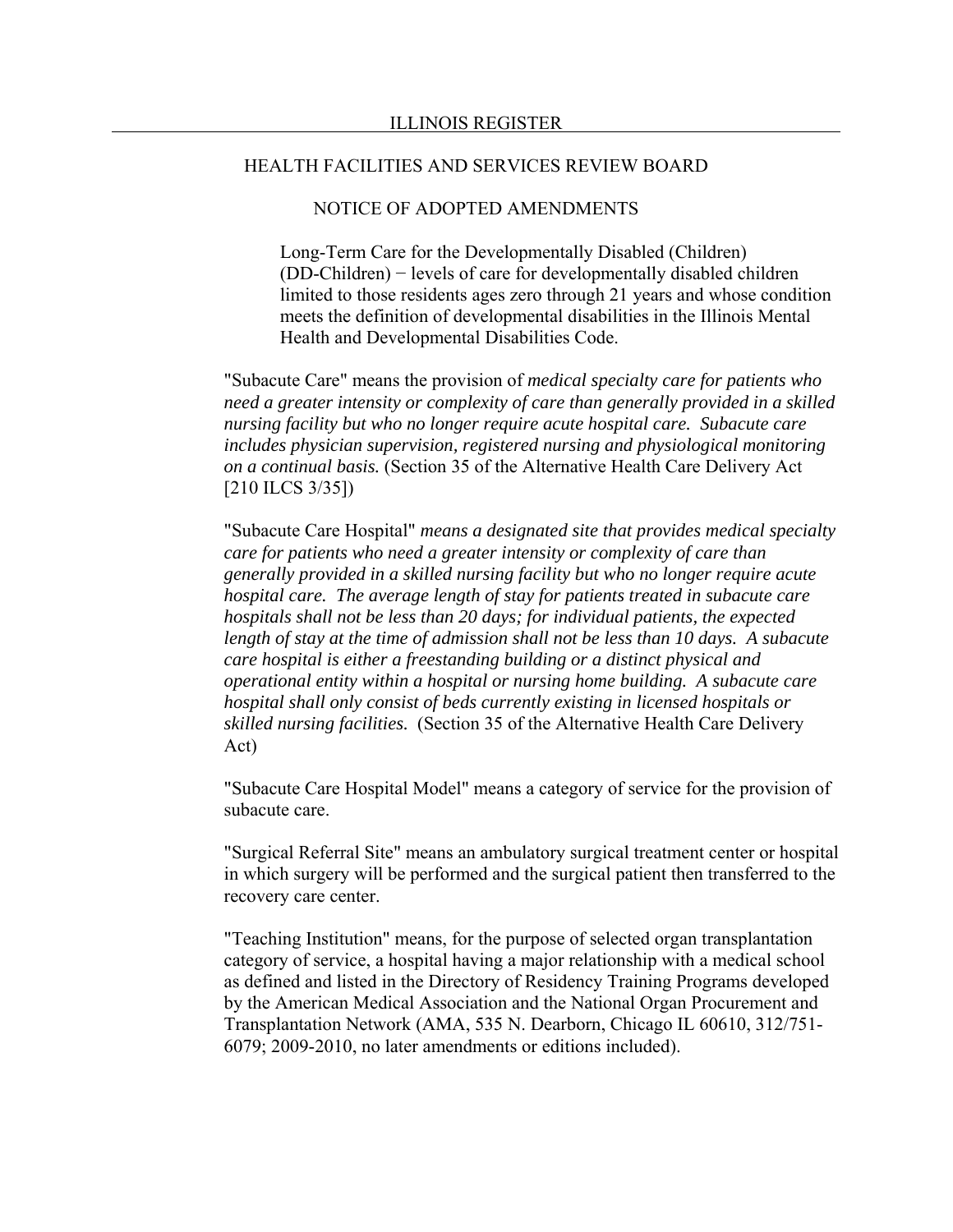## NOTICE OF ADOPTED AMENDMENTS

"Urea" means the chief product of urine and the final product of protein metabolism in the body.

"Urea Reduction Ratio" or "URR" means the amount of blood cleared of urea during dialysis. It is reflected by the ratio of the measured level of urea before dialysis and urea remaining after dialysis. The larger the URR, the greater the amount of urea removed during the dialysis treatment.

"Use Rate" means the ratio of inpatient days per 1,000 population over a 12 month period (Inpatient Days/Population in Thousands = Use Rate). For need assessment purposes, HFSRB may establish minimum or maximum use rates in order to promote the development of additional resources or to limit unnecessary duplication of services and beds in a planning area.

"Utilization Standards" means an operational target for facilities or services that may demonstrate operational efficiencies, minimum proficiency or other performance parameters. Utilization standards and their purposes are established by category of service. Utilization may be expressed by various ratios, such as facility or bed service occupancy rates or hours of use for types of equipment, operating rooms, dialysis stations, etc.

(Source: Amended at 42 Ill. Reg. effective )

# SUBPART C: PLANNING POLICIES

## **Section 1100.340 Public Testimony (Repealed)**

There may exist within a planning area special conditions which impact on the need for or the availability of health care services. To address these concerns the State Board will consider public testimony when acting upon a proposed application.

(Source: Repealed at 42 Ill. Reg. effective )

# SUBPART D: NEED ASSESSMENT

**Section 1100.510 Introduction, Formula Components, Planning Area Development Policies, and DistanceNormal Travel Time Determinations**

a) Introduction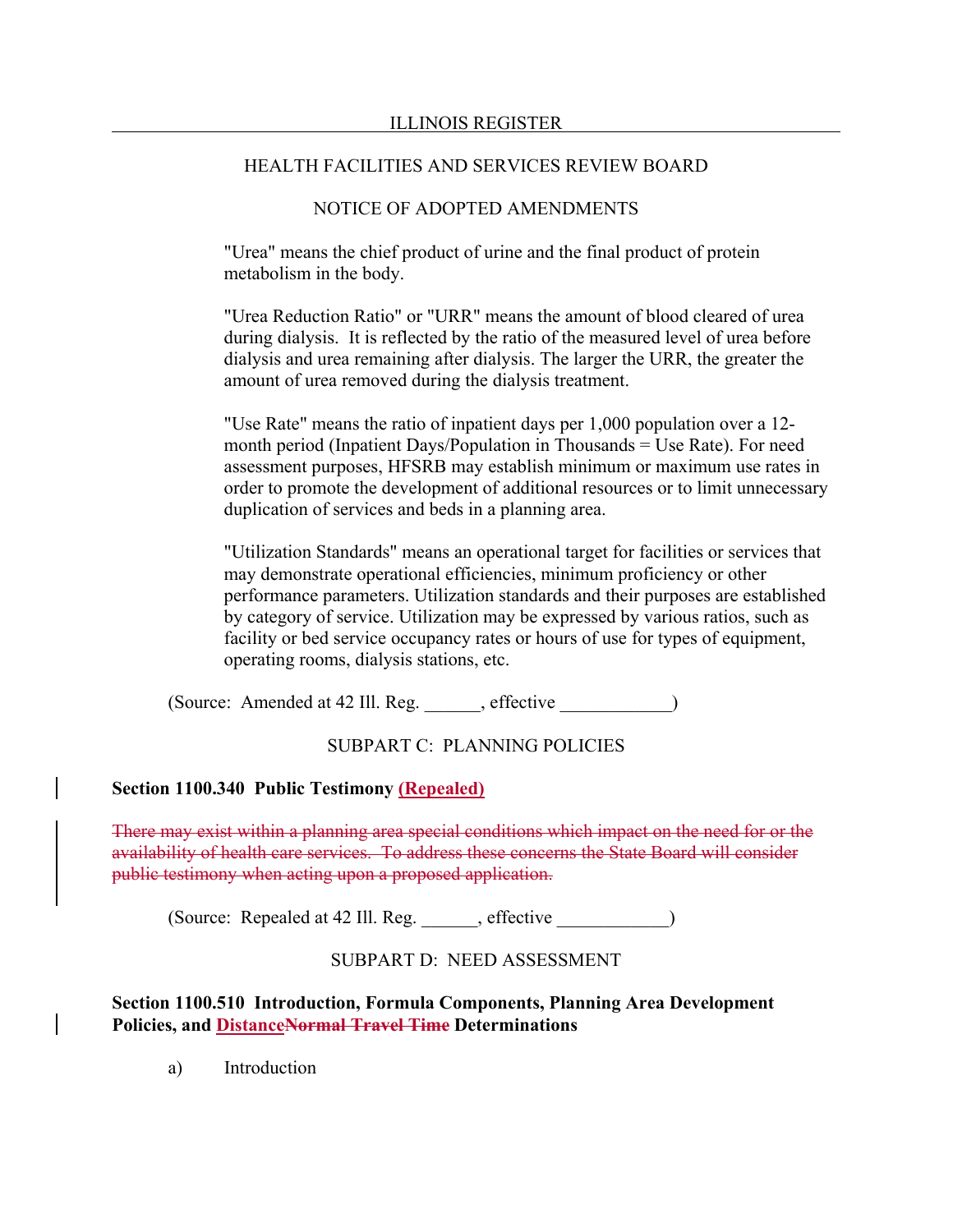## NOTICE OF ADOPTED AMENDMENTS

This Subpart details the policies and methodologies utilized to assess the need for beds and services. The calculations and numeric results, as well as the related data elements that pertain to the methodologies detailed in this Subpart, are contained in the Inventory of Health Care Facilities.

- b) Formula Components Formulas utilized by HFSRB in projecting the need for beds and services can be categorized as demand based or incidence based need formulas. Each of these formula types represents a different conceptual outlook and incorporates different data elements as formula variables.
	- 1) Demand Based Formula. Demand equations utilize the concept that what has occurred in the past will occur in the future. The formulas utilize inpatient days of care and population projections as the key data variables. The first formula step is to establish a utilization to population ratio (use rate). This ratio basically says that within a population an average number of inpatient days of care will be generated. This rate is then applied to the population projection for the same area. This states that if the rate of use is constant, a future population can be expected to generate an identifiable number of inpatient days. These projected days are then converted to a daily census (total projected patient days divided by days in year) and multiplied by an occupancy target. The projected day figure can be equated to 100% occupancy of service for which need is projected. An occupancy factor adjustment is applied to insure that sufficient beds exist to handle days when inpatient admissions are exceptionally high. This type of formula may also be adjusted by the application of minimum and maximum use rates in planning areas that lack facilities or certain types of beds or where a high concentration of beds and services has caused unnecessary duplication. These rates are controls and serve to inflate (minimum use rate) or deflate (maximum use rate) the projected bed need. These rates are established when historical patterns of use are influenced by a maldistribution of services. By adding to or subtracting from the number of needed beds, development of new beds and facilities can be influenced to add beds to underserved areas and to restrict bed growth in areas of high bed to population ratios.
	- 2) Incidence Based Formula. This type of formula utilizes the incidence level of a disease or a condition within a population to predict need. Utilizing national or State rates, the formula predicts the number of planning area residents who will need hospitalization based on the number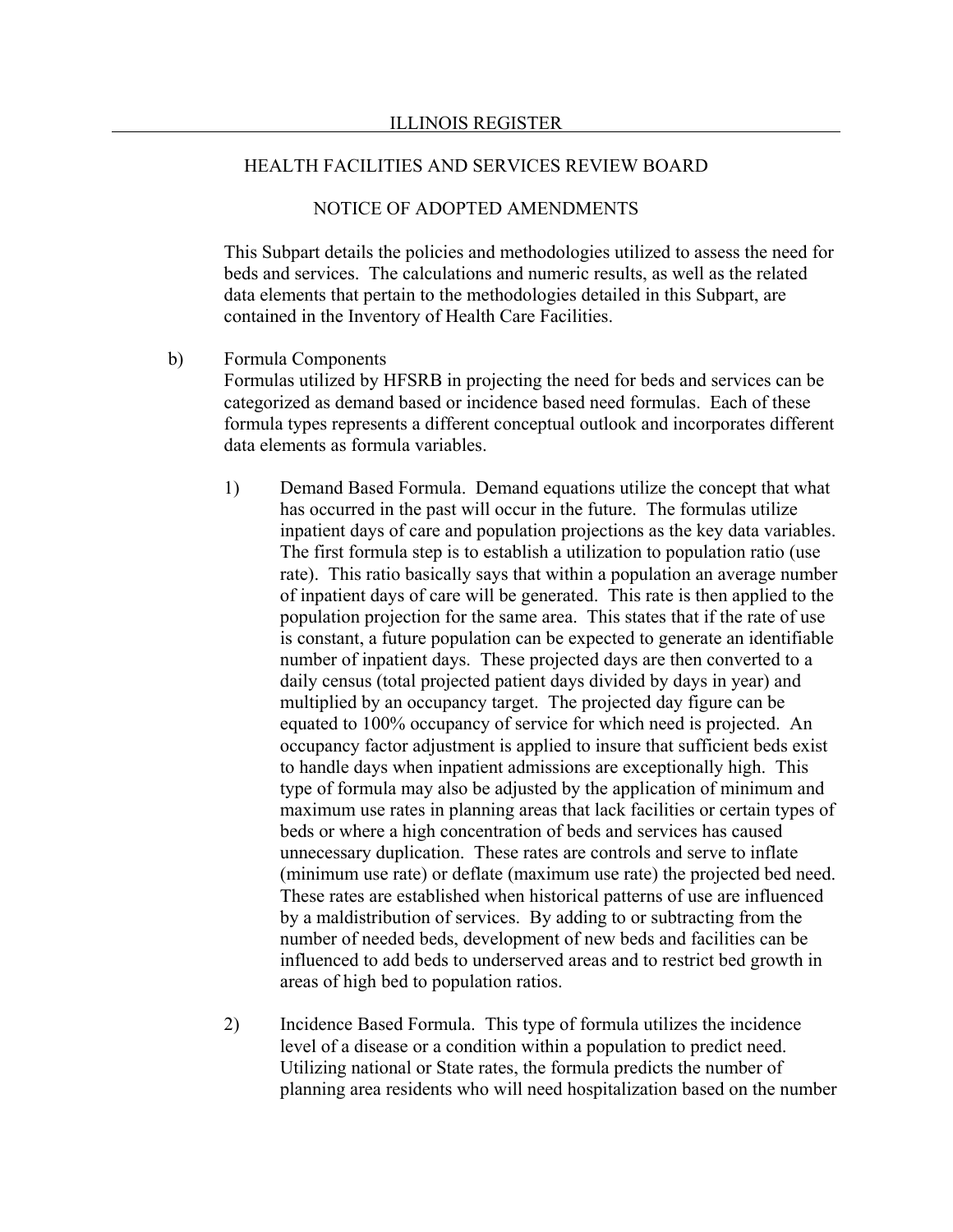## NOTICE OF ADOPTED AMENDMENTS

of people who live in the planning area. Utilizing a standard estimate of how long a patient will be hospitalized, admissions are converted into patient days. As in the demand formulas, days are then converted to an average daily census and an occupancy factor adjustment is applied to obtain area bed need.

- c) Planning Area Development Policies HFSRB recognizes the need to establish planning areas for the purpose of assessing and determining the need for health care facilities, beds, and services. In establishing planning areas the following principles and factors apply:
	- 1) For purposes of delineating planning area boundaries and for purposes of calculating population estimates, the smallest geographical areas to be utilized shall be community areas for the city of Chicago and townships for all other areas in the State outside of Chicago.
	- 2) Source of patient information shall be the primary basis for the allocation of geographic areas (e.g., townships, community areas, counties) into planning areas. As a general principle, 50% or more of residents receiving care from facilities or resources located within the planning area should reside within the planning area.

HFSRB NOTE: Source of patient information may only be available on a zip code basis. In such cases, the relationship between zip code boundaries and community area or township boundaries will be approximated for use in establishing planning area boundaries.

- 3) Planning area boundaries should be established taking into consideration the number and type of existing health care facilities and services located within the area, shared and overlapping market areas between or among facilities, and patterns of patient referral to area health care facilities. Planning areas may vary in size in order to ensure access within a reasonable travel time.
- 4) The primary market area for health care facilities located within a planning area should serve a substantial number of residents of the planning area. A primary market area means the geographic location in which 50% or more of a facility's patients/residents reside. HFSRB recognizes that certain health care facilities (e.g., tertiary and specialty facilities) may have primary market areas that are not entirely contained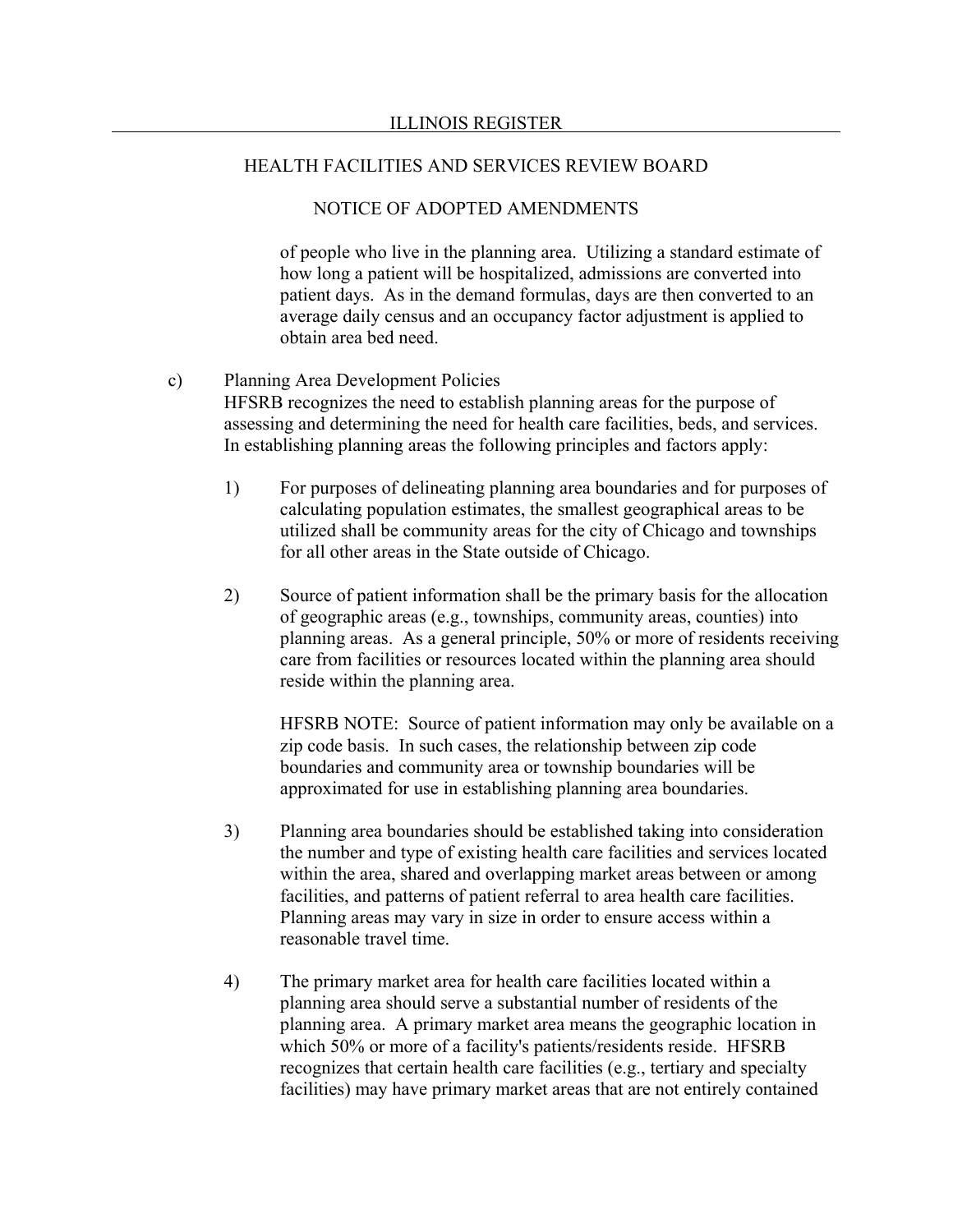## NOTICE OF ADOPTED AMENDMENTS

within the planning area in which the facility is located.

- 5) Planning area boundaries can also be influenced by the following factors:
	- A) natural geographic boundaries;
	- B) political boundaries that affect the patterns of services;
	- C) transportation patterns and systems;
	- D) time and distance required to access service by area residents;
	- E) affiliations between health care facilities and other health care entities that affect patterns of service;
	- F) trade and economic market patterns that influence the financing of health care services;
	- G) the lack of existing health resources or services in an area;
	- H) referral patterns to obtain tertiary services;
	- I) the impact of reimbursement or managed care programs;
	- J) socio-economic factors such as but not limited to population density, income level, or age characteristics.
- 6) Planning area boundaries may vary by category of service. HFSRB recognizes that certain services (e.g., neonatal ICU, comprehensive physical rehabilitation, selected organ transplantation, cardiac surgery, etc.) may require a large population base in order to assure the provision of quality care and to be cost effective.
- 7) Planning areas for the acute care categories of services of medicalsurgical/pediatrics, obstetrics and intensive care must contain a minimum population of 40,000. This population base would be sufficient to support a 100 bed hospital based upon a facility target occupancy of 80% and an inpatient day use rate of 725 days per 1,000 population.
- 8) Planning areas for general long-term service must contain a minimum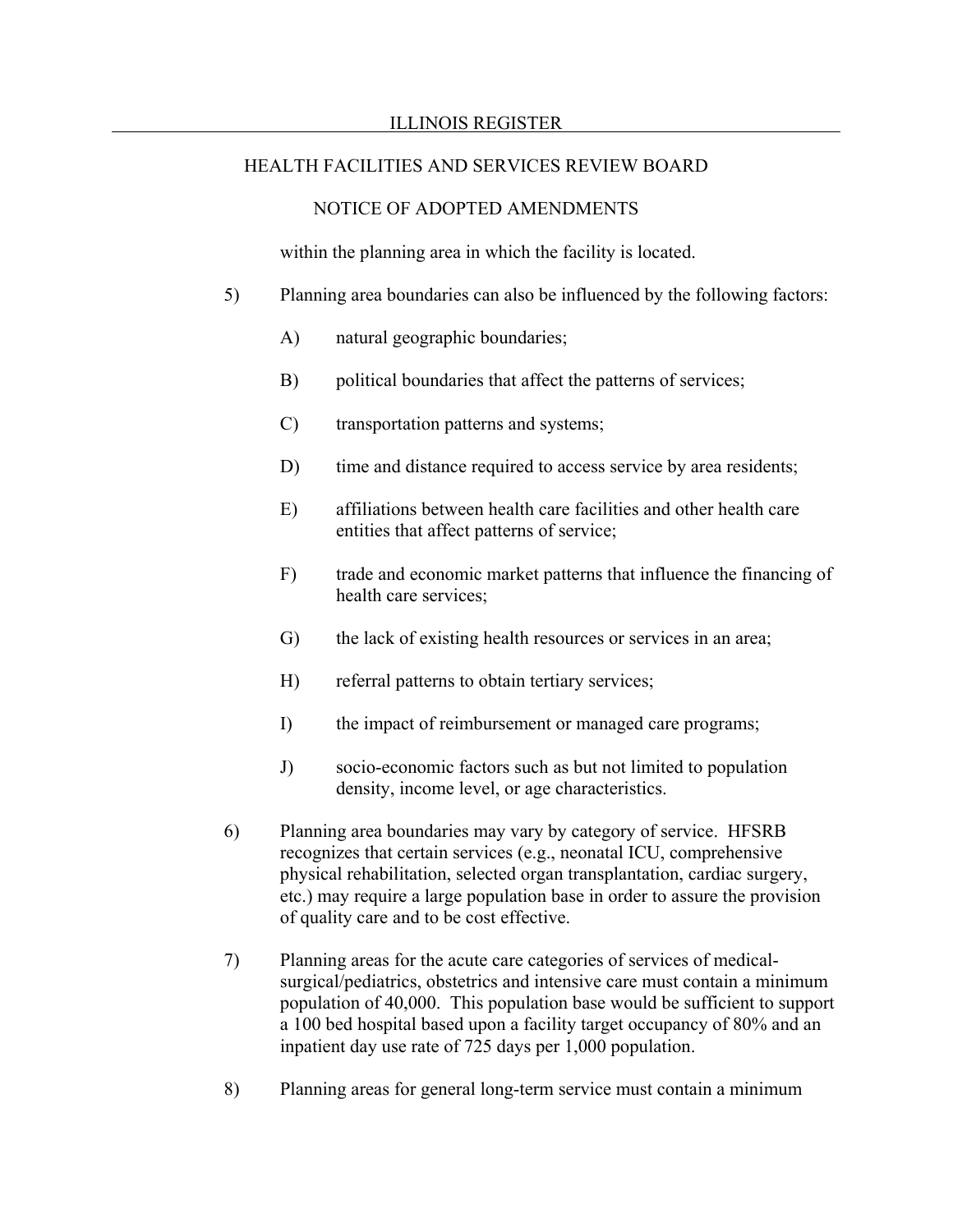## NOTICE OF ADOPTED AMENDMENTS

population of 10,000. This population base would be sufficient to support 100 nursing care beds based upon a rate of 9 beds per 1,000 population (projected 1997 statewide need divided by projected 1997 State population) with a target occupancy of 90%.

9) HFSRB recognizes that some long-term care facilities may have a primary market area that is not contained within the planning area in which the facility is located. Placement in long-term care facilities may be influenced by such factors as, but not limited to: location of next of kin or relatives; seeking services of a specialized nature such as treatment for various diseases or disabilities; or seeking services related to religious, ethnic, or fraternal needs. Because of the significant degree of mobility that is exercised in seeking long term care services, HFSRB shall not allocate portions of a facility's beds and services to more than one planning area.

# d) DistanceNormal Travel Time Determinations

Normal travel radius Travel Time for proposed projects shall be the time determined by MapQuest, Inc. (MapQuest – www.mapquest.com) multiplied by an adjustment factor that is based upon the location of the applicant facility.

- 1) For applicant facilities located in the Chicago Metropolitan counties of Cook, DuPage, Lake, Will and KaneCity of Chicago, the radiusNormal Travel Time shall be 10 milescalculated as MapQuest times 1.25.
- 2) For applicant facilities located in the counties of Kankakee, Grundy, Kendall, DeKalb, McHenry, Winnebago, Champaign, Sangamon, Peoria, Tazewell, Rock Island, Madison, Monroe and St. Clair Chicago Metropolitan region, including counties of Cook (excluding Chicago), DuPage, Will, Kendall, Kane, McHenry, Lake and Aux Sable Township of Grundy County, plus the counties of Winnebago, Peoria, Sangamon and Champaign,, the radiusNormal Travel Time shall be 17 milescalculated as MapQuest times 1.15.
- 3) For applicant facilities located in any other area of the State, the radiusNormal Travel Time shall be 21 milescalculated as MapQuest times  $+.\theta$ .
- e) Independent Travel Time Studies may be prepared and submitted in addition to the information found in subsection (d)above to refine or supplement the